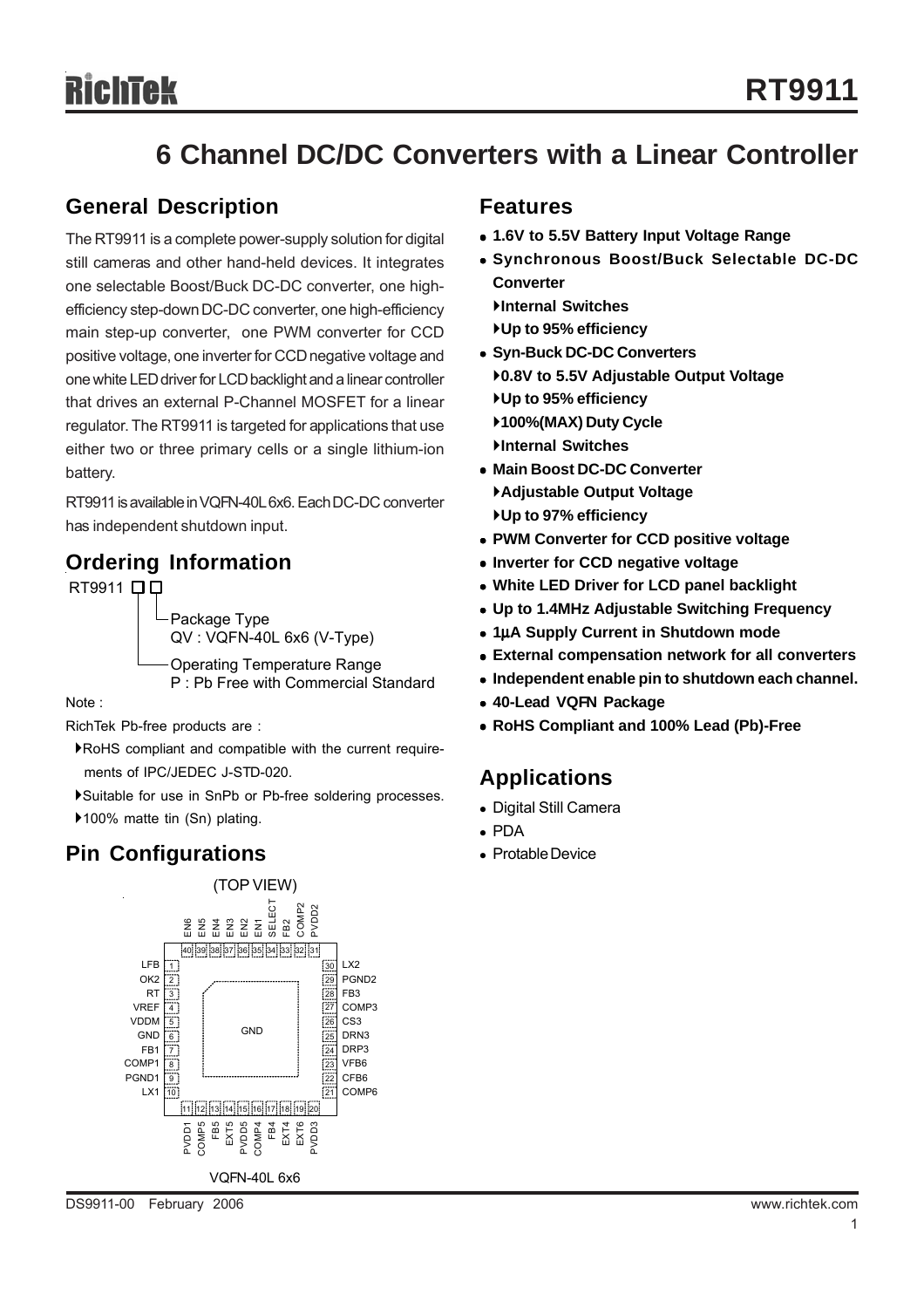## **Typical Application Circuit**



Figure 1. Application Circuit for 2-Cells Battery Supply

Note :

- Bottom pad is GND pad, can be short to pin 6 (GND).
- Please remove Q2 when use Async Boost and remove D5 when use Sync Boost.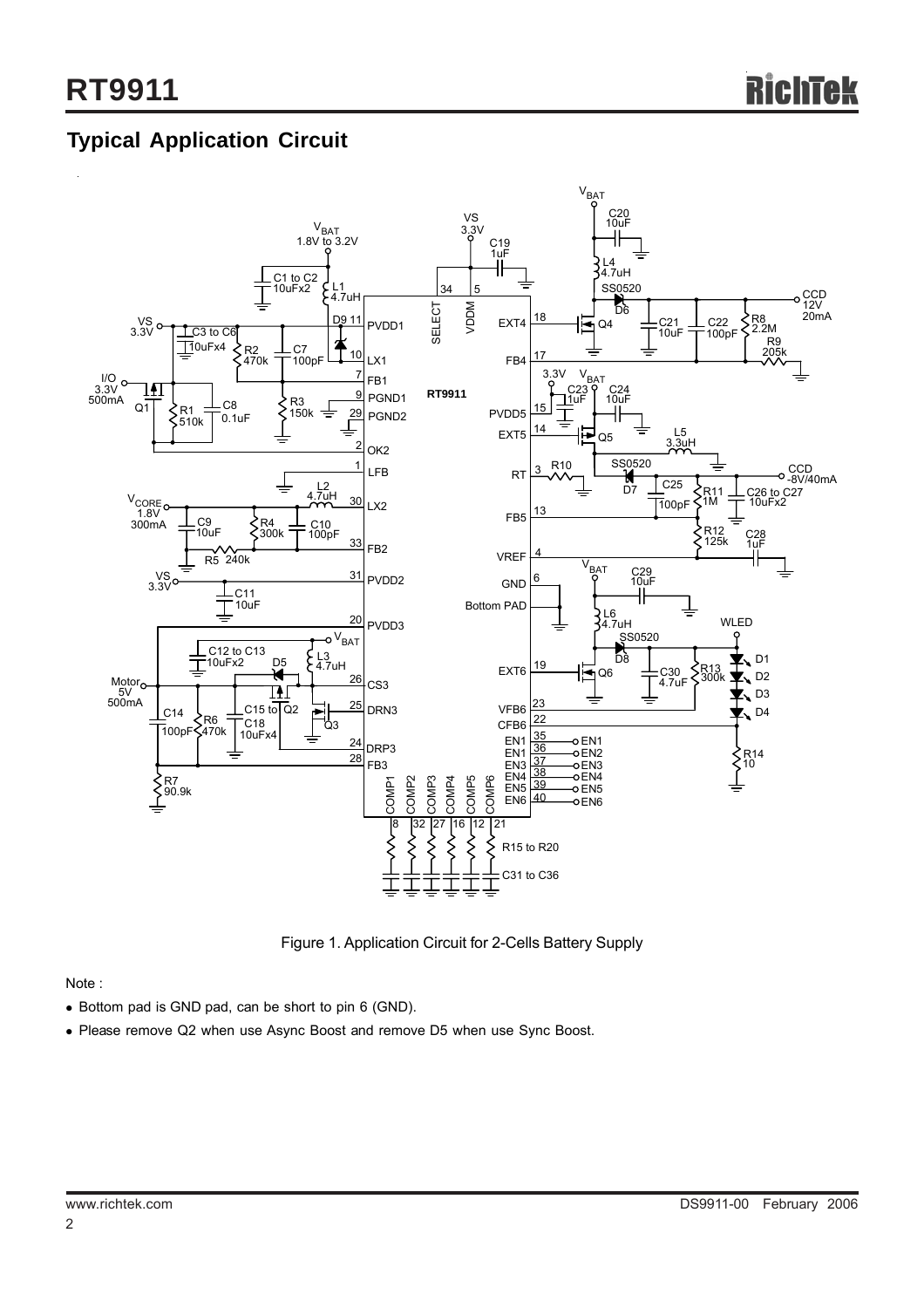

Figure 2. Application Circuit for Li-ion Battery Supply

Note :

- Bottom pad is GND pad, can be short to pin 6 (GND).
- Please remove Q2 when use Async Boost and remove D5 when use Sync Boost.
- Output voltage setting

CH1: 0.8Vx(1+R1/R2) ex: I/O 3.3V = 0.8x(1+470k/150k) CH2: 0.8Vx(1+R4/R5) ex: DDR 2.5V = 0.8x(1+470k/226k) CH3: 0.8Vx(1+R8/R9) ex: MOTOR 5V = 0.8x(1+470k/90.9k) CH4: 1.0Vx(1+R10/R11) ex: CCD 12V = 1.0x(1+2.2M/205k) CH5: -1.0Vx(R13/R14) ex: CCD -8V = -1.0x(1M/125k)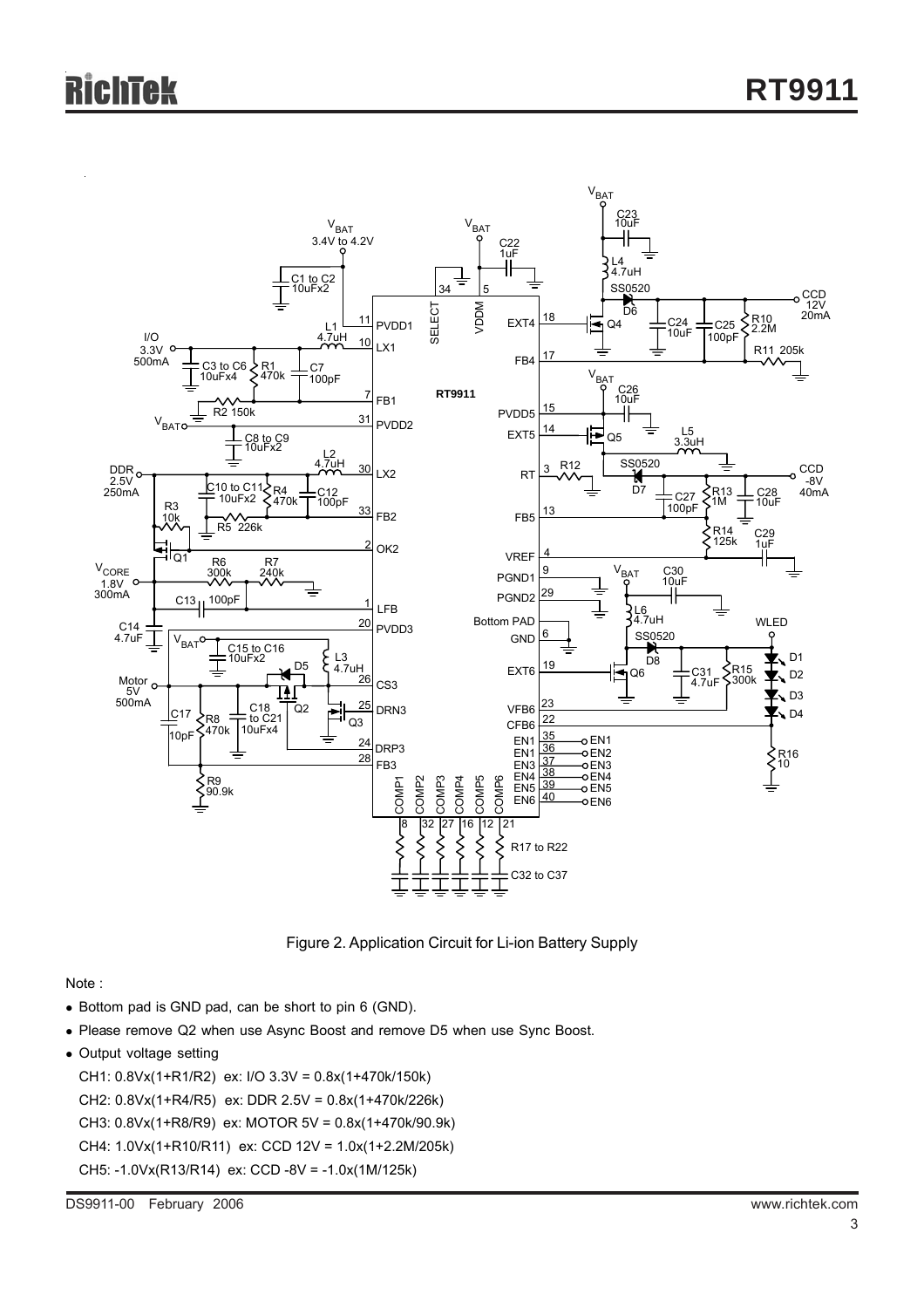## **Functional Pin Description**

| Pin No.        | <b>Pin Name</b>  | <b>Pin Function</b>                                                    | <b>VO</b>  | <b>Internal State at</b><br><b>Shut Down</b> | I/O Configuration                               |
|----------------|------------------|------------------------------------------------------------------------|------------|----------------------------------------------|-------------------------------------------------|
| 1              | <b>LFB</b>       | Linear Controller Feedback Pin.                                        | IN         | High Impedance                               | OK <sub>2</sub>                                 |
| $\overline{2}$ | OK <sub>2</sub>  | Linear Controller Driver Output Pin.                                   | <b>OUT</b> | High Impedance                               | 0.8V <sub>O</sub><br>LFBO                       |
| 3              | <b>RT</b>        | Frequency Setting Pin. Frequency<br>is 500kHz if RT pin not connected. | <b>OUT</b> | Pull Low                                     | VDDMO                                           |
| 5              | <b>VDDM</b>      | Device Input Power Pin                                                 | IN         |                                              |                                                 |
| 6              | <b>GND</b>       | Analog Ground Pin                                                      |            |                                              | $_{\rm RT}^{\rm o}$<br><b>GND</b> <sub>o</sub>  |
| 4              | <b>VREF</b>      | 1.0V Reference Pin                                                     | <b>OUT</b> | High Impedance                               | <b>VDDM</b><br>1.0V <sub>O</sub><br><b>VREF</b> |
| $\overline{7}$ | FB1              | Feedback Input Pin of CH1.                                             | IN         | High Impedance                               | COMP1<br>$0.8V$ o                               |
| 8              | COMP1            | Feedback Compensation Pin of<br>CH <sub>1</sub> .                      | <b>OUT</b> | Pull Low                                     | FB <sub>1</sub> o                               |
| 9              | PGND1            | Power Ground Pin of CH1.                                               |            |                                              | PVDD1                                           |
| 10             | LX1              | Switch Node of CH1.                                                    | OUT        | High Impedance                               | $-0$ LX1                                        |
| 11             | PVDD1            | Power Input Pin of CH1.                                                | IN         |                                              | PGND1                                           |
| 12             | COMP5            | Feedback Compensation Pin of<br>CH <sub>5</sub> .                      | <b>OUT</b> | Pull Low                                     | COMP <sub>5</sub><br>FB50                       |
| 13             | FB <sub>5</sub>  | Feedback Input Pin of CH5.                                             | ${\sf IN}$ | High Impedance                               |                                                 |
| 14             | EXT <sub>5</sub> | External Power Switch of CH5.                                          | <b>OUT</b> | Pull High                                    | PVDD5                                           |
| 15             | PVDD5            | Power Input Pin of CH4, CH5 and<br>CH <sub>6</sub> .                   | IN         |                                              | o EXT5                                          |
| 16             | COMP4            | Feedback Compensation Pin of<br>CH4.                                   | OUT        | Pull Low                                     | COMP4<br>$1.0V$ o-                              |
| 17             | FB4              | Feedback Input Pin of CH4.                                             | IN         | High Impedance                               | FB <sub>4</sub> o                               |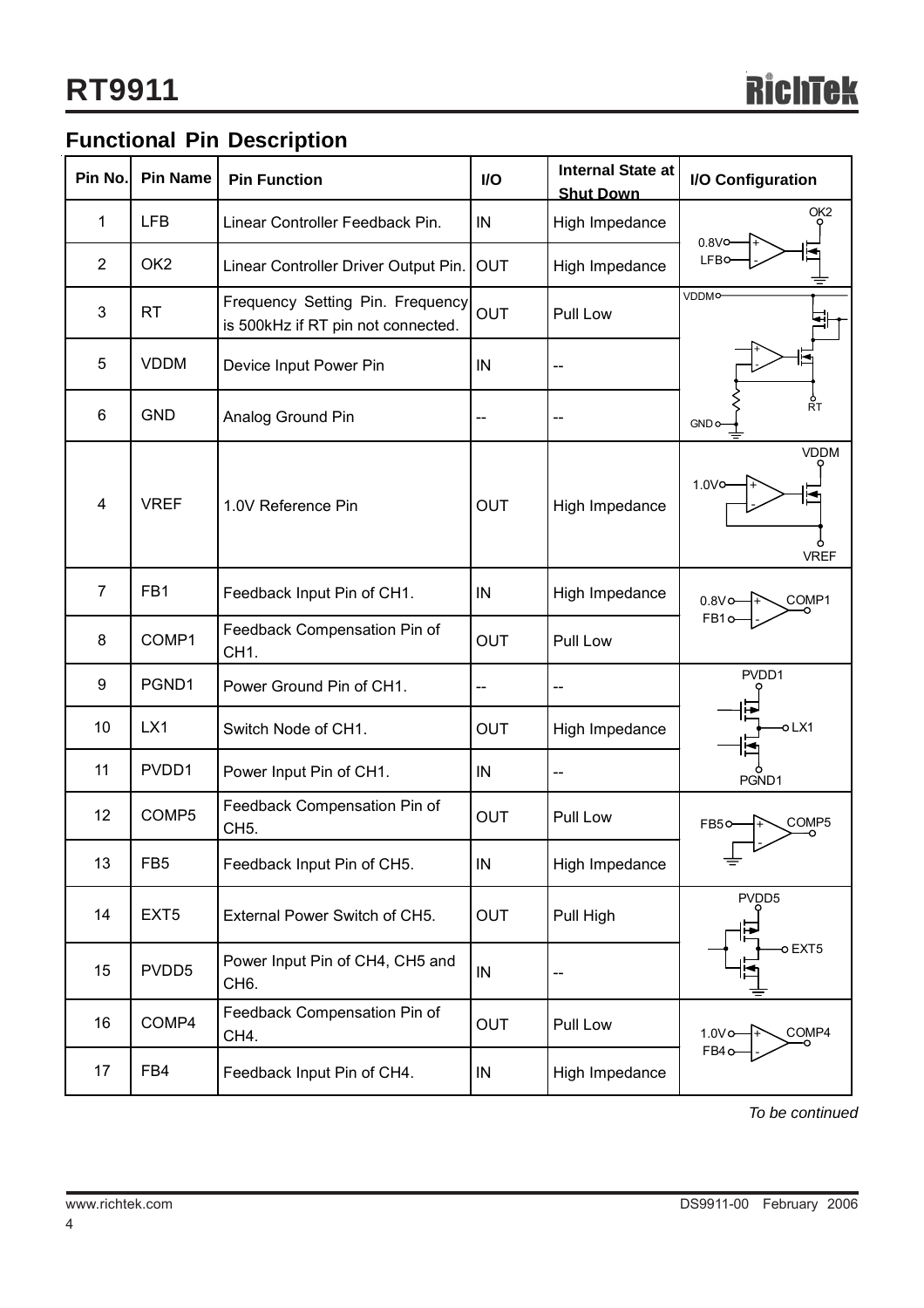# **RichTek**

| Pin No. | <b>Pin Name</b> | <b>Pin Function</b>                                 | I/O        | <b>Internal State at</b><br><b>Shut Down</b> | <b>I/O Configuration</b>    |
|---------|-----------------|-----------------------------------------------------|------------|----------------------------------------------|-----------------------------|
| 18      | EXT4            | External Power Switch of CH4.                       | <b>OUT</b> | Pull Low                                     | PVDD5<br>o EXT4             |
| 19      | EXT6            | External Power Switch of CH6.                       | <b>OUT</b> | Pull Low                                     | PVDD5<br>O EXT <sub>6</sub> |
| 20      | PVDD3           | Power Input Pin of CH3.                             | IN         | --                                           | PVDD3                       |
| 24      | DRP3            | External PMOS Switch Pin for CH3.                   | <b>OUT</b> | Pull High                                    | o DRP3                      |
| 21      | COMP6           | Feedback Compensation Pin of<br>CH <sub>6</sub> .   | <b>OUT</b> | Pull Low                                     | $0.2V$ o-<br>COMP6          |
| 22      | CFB6            | Current Feedback Input Pin for<br>CH <sub>6</sub> . | IN         | High Impedance                               | CFB6o                       |
| 23      | VFB6            | Voltage Feedback Input Pin for<br>CH <sub>6</sub> . | IN         | High Impedance                               | VFB6<br>$1.0V$ o-<br>50uA(  |
| 25      | DRN3            | External NMOS Switch Pin for CH3. OUT               |            | Pull Low                                     | PVDD3<br>ہا ۔<br>o DRN3     |
| 26      | CS <sub>3</sub> | Current Sense Input Pin for CH3                     | IN         | High Impedance                               | VDDM<br>CS30                |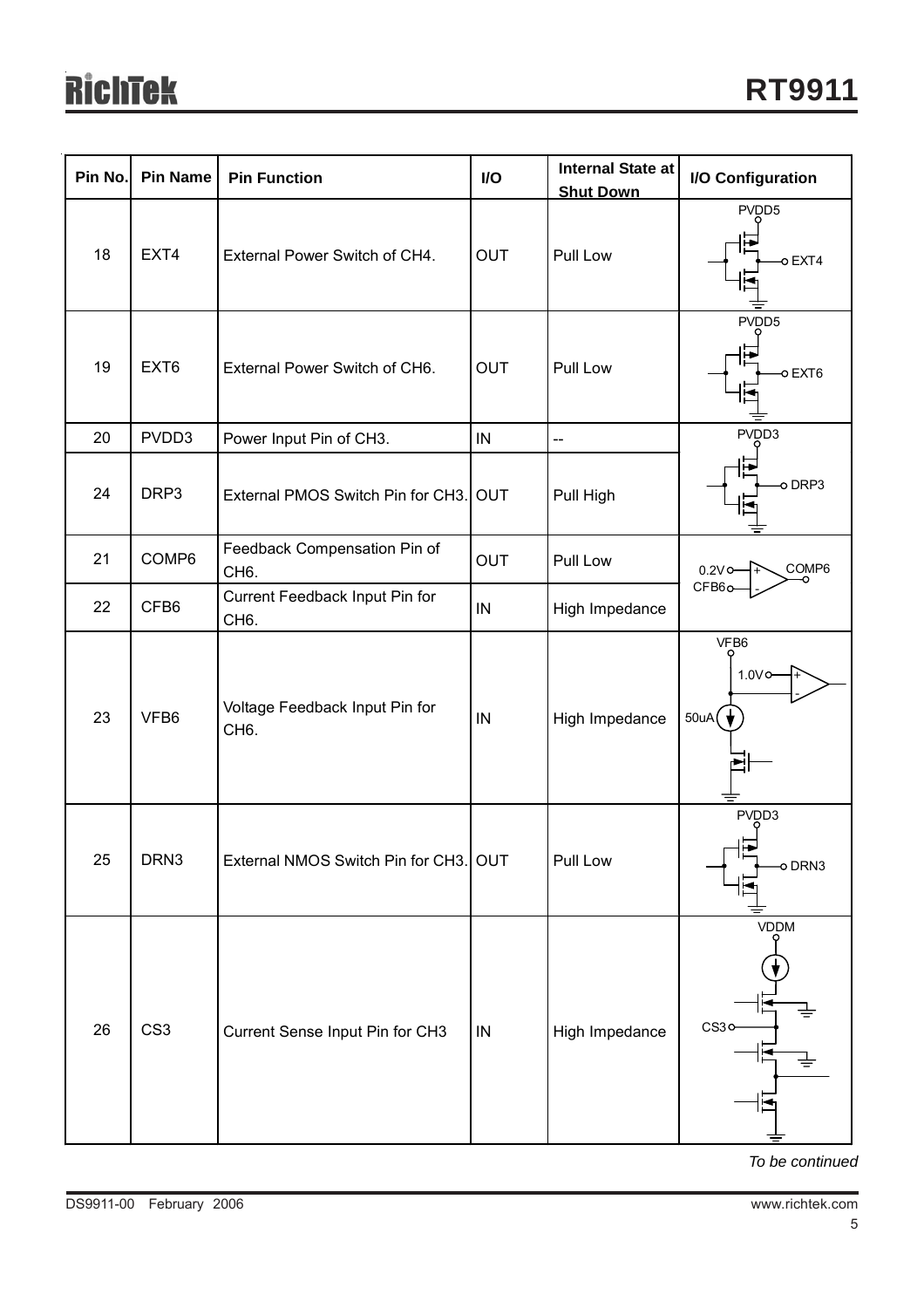| Pin No. | <b>Pin Name</b>   | <b>Pin Function</b>                                                                   | I/O        | <b>Internal State at</b><br><b>Shut Down</b> | I/O Configuration                               |
|---------|-------------------|---------------------------------------------------------------------------------------|------------|----------------------------------------------|-------------------------------------------------|
| 27      | COMP3             | Feedback Compensation Pin of<br>CH <sub>3</sub>                                       | <b>OUT</b> | Pull Low                                     | $0.8V$ o-<br>COMP3<br>FB <sub>3</sub> o         |
| 28      | FB <sub>3</sub>   | Feedback Input Pin of CH3.                                                            | $\sf IN$   | High Impedance                               |                                                 |
| 29      | PGND <sub>2</sub> | Power Ground Pin of CH2                                                               | --         |                                              | PVDD <sub>2</sub>                               |
| 30      | LX <sub>2</sub>   | Switch Node of CH2                                                                    | <b>OUT</b> | High Impedance                               | $-0$ LX2                                        |
| 31      | PVDD <sub>2</sub> | Power Input Pin of CH2.                                                               | $\sf IN$   | --                                           | PGND <sub>2</sub>                               |
| 32      | COMP2             | Feedback Compensation Pin of<br>CH <sub>2</sub> .                                     | <b>OUT</b> | Pull Low                                     | COMP2<br>0.8V <sub>O</sub><br>FB <sub>2</sub> o |
| 33      | FB <sub>2</sub>   | Feedback Input Pin of CH2.                                                            | ${\sf IN}$ | High Impedance                               |                                                 |
| 34      | <b>SELECT</b>     | CH1 Boost/Buck Selection Pin.<br>Logic state can't be changed during IN<br>operation. |            | Pull Low                                     | VDDM<br><b>SELECT</b><br>2u/                    |
| 35      | EN <sub>1</sub>   | Enable Input Pin of CH1.                                                              | IN         | Pull Low                                     | <b>VDDM</b><br>EN <sub>1</sub>                  |
| 36      | EN <sub>2</sub>   | Enable Input Pin of CH2.                                                              | IN         | Pull Low                                     | <b>VDDM</b><br>EN <sub>2</sub>                  |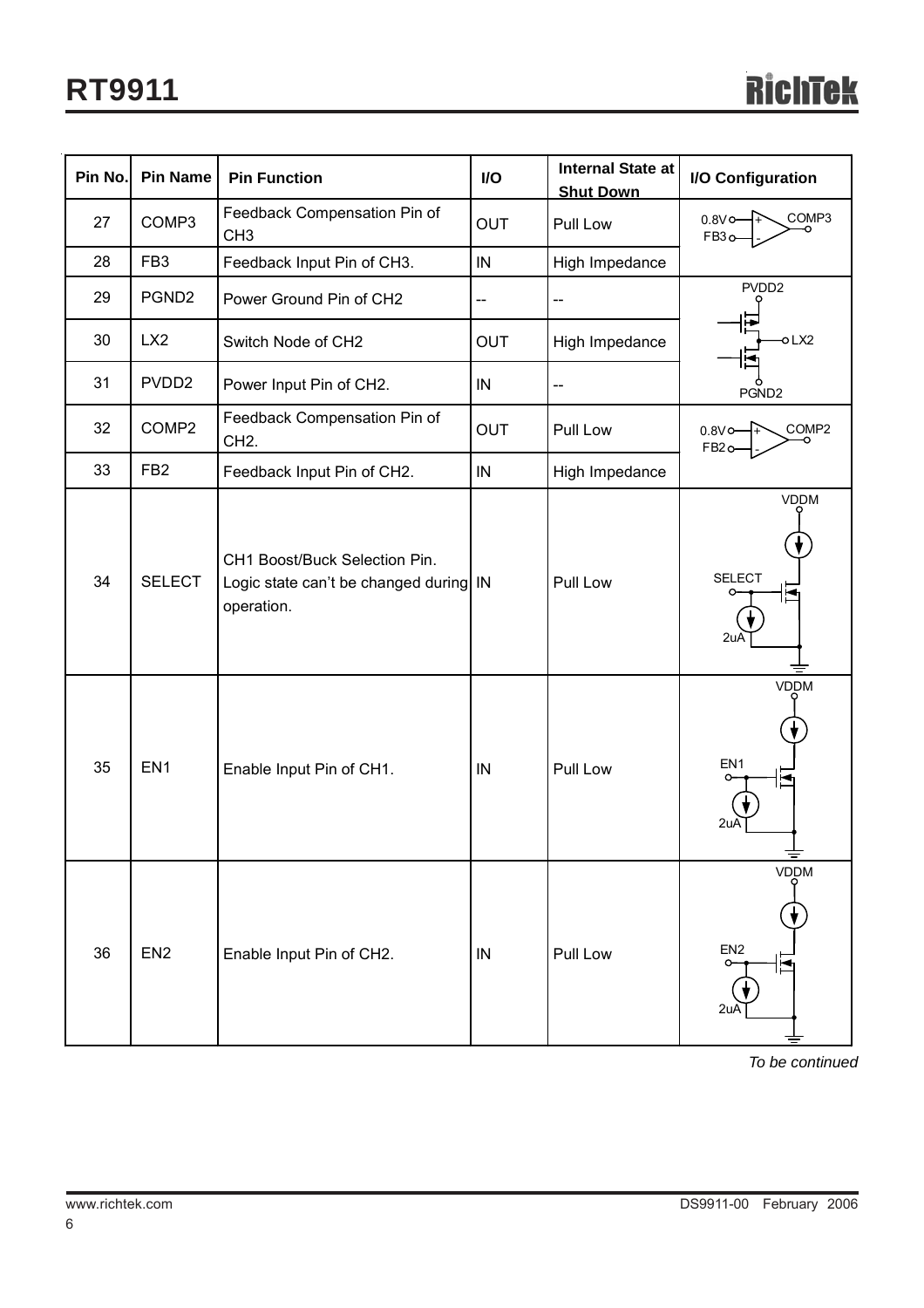# **RichTek**

| Pin No.               | Pin Name        | <b>Pin Function</b>                                                  | I/O        | <b>Internal State at</b><br><b>Shut Down</b> | I/O Configuration                                 |
|-----------------------|-----------------|----------------------------------------------------------------------|------------|----------------------------------------------|---------------------------------------------------|
| 37                    | EN <sub>3</sub> | Enable Input Pin of CH3.                                             | $\sf IN$   | Pull Low                                     | VDDM<br>EN <sub>3</sub><br>Ħ<br>2ι.               |
| 38                    | EN4             | Enable Input Pin of CH4.                                             | ${\sf IN}$ | Pull Low                                     | VDDM<br>EN4<br>Ю<br>2u                            |
| 39                    | EN <sub>5</sub> | Enable Input Pin of CH5.                                             | $\sf IN$   | Pull Low                                     | <b>VDDM</b><br>EN <sub>5</sub><br>2uA             |
| 40                    | EN <sub>6</sub> | Enable Input Pin of CH6.                                             | ${\sf IN}$ | Pull Low                                     | <b>VDDM</b><br>EN <sub>6</sub><br>0-<br>∣ਸ<br>2uA |
| <b>Exposed</b><br>Pad | GND             | Exposed pad should be soldered to<br>PCB board and connected to GND. |            |                                              | --                                                |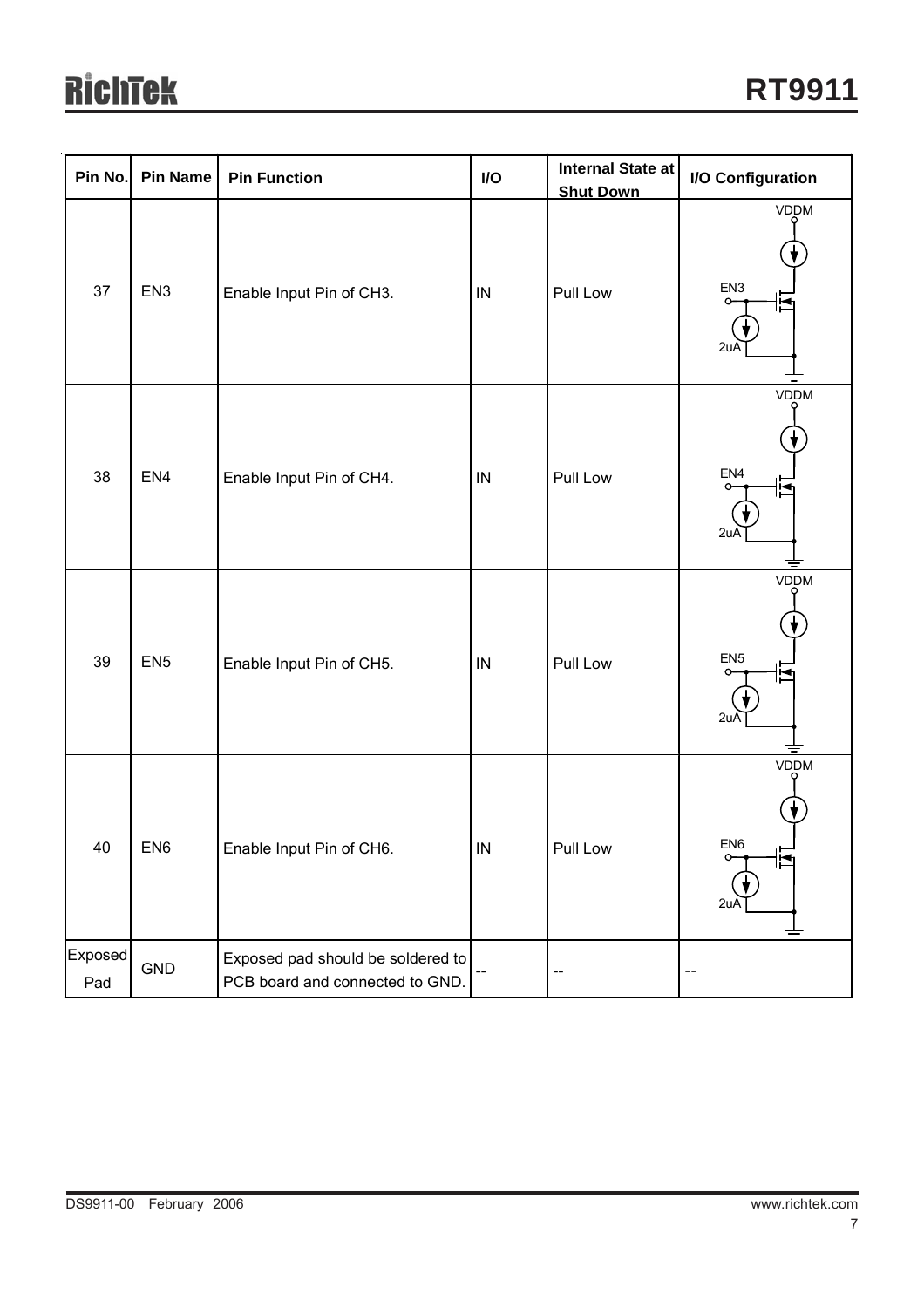## **Function Block Diagram**

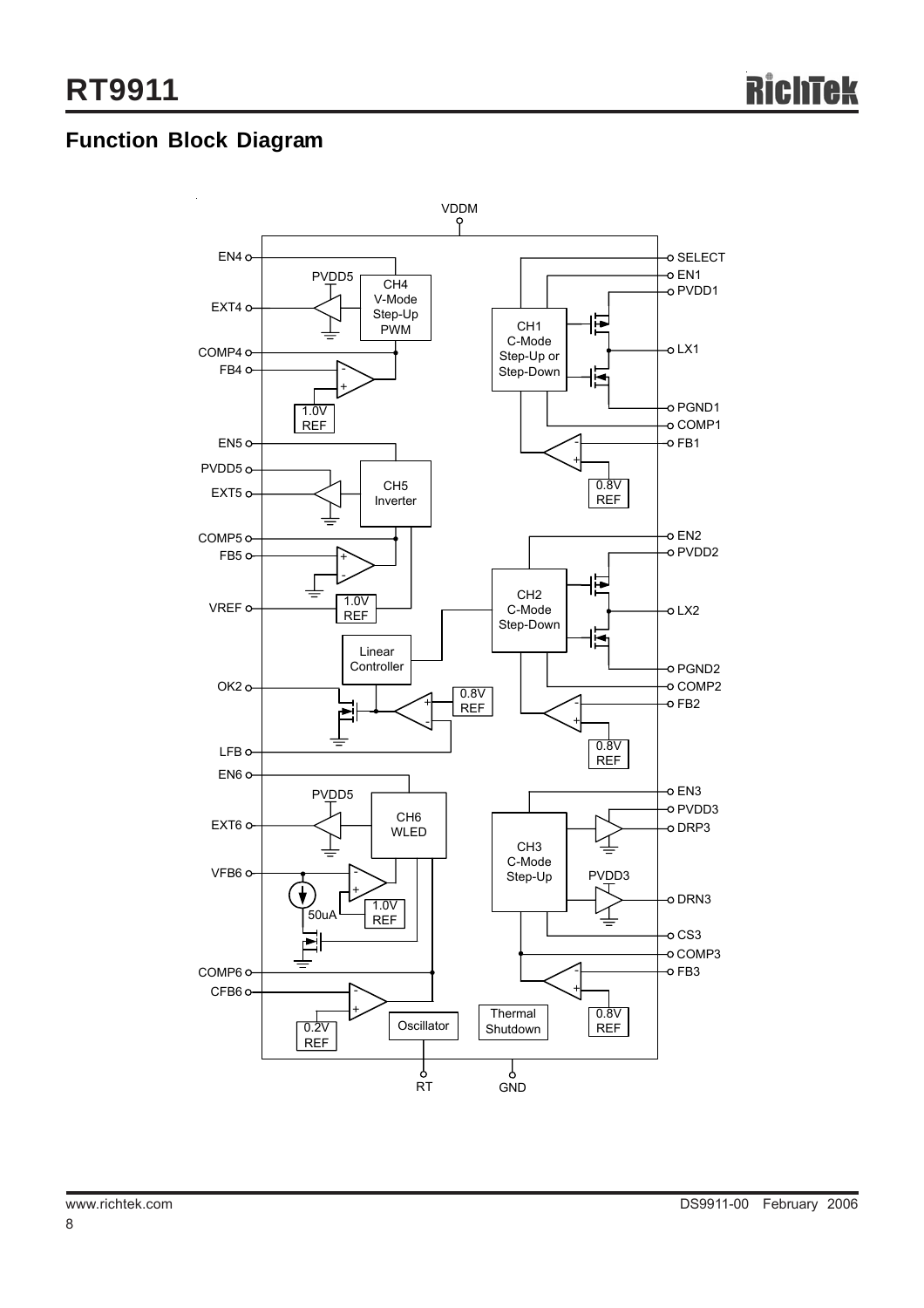### **Absolute Maximum Ratings** (Note 1)

| • Power Dissipation, $P_D @ T_A = 25^{\circ}C$ |  |
|------------------------------------------------|--|
|                                                |  |
| • Package Thermal Resistance (Note 4)          |  |
|                                                |  |
|                                                |  |
|                                                |  |
|                                                |  |
| • ESD Susceptibility (Note 2)                  |  |
|                                                |  |
|                                                |  |
|                                                |  |

### **Recommended Operating Conditions** (Note 3)

| • Dimming Control Frequency Range, CH6 | -- 300Hz to 900Hz                     |
|----------------------------------------|---------------------------------------|
|                                        | -- 2.4V to 5.5V                       |
| • Junction Temperature Range ---       | $-40^{\circ}$ C to 125 $^{\circ}$ C . |
| • Operation Temperature Range -        | $-40^{\circ}$ C to 85 $^{\circ}$ C    |

### **Electrical Characteristics**

 $(V_{\text{DDM}} = 3.3V$ ,  $T_A = 25^{\circ}$ C, unless otherwise specified)

| <b>Parameter</b>                                         | Symbol                     | <b>Test Conditions</b>                         | Min | <b>Typ</b> | Max | <b>Units</b> |
|----------------------------------------------------------|----------------------------|------------------------------------------------|-----|------------|-----|--------------|
| <b>Supply Voltage</b>                                    |                            |                                                |     |            |     |              |
| VDDM Minimum Startup Voltage                             | $\mathsf{V}_{\mathsf{ST}}$ | (Note 5)                                       |     |            | 1.6 | V            |
| <b>VDDM Operating Voltage</b>                            | V <sub>DDM</sub>           | <b>VDDM Pin Voltage</b>                        | 2.4 |            | 5.5 | V            |
| <b>VDDM Over Voltage Protection</b>                      |                            |                                                | 5.9 | 6.5        |     | V            |
| <b>Supply Current</b>                                    |                            |                                                |     |            |     |              |
| Shutdown Supply Current into VDDM IOFF                   |                            | $EN1 = EN2 = EN3 = EN4 = EN5$<br>$=$ EN6 = 0 V |     | 1          | 10  | uA           |
| CH1 (Sync-Boost or Syn-Buck)<br>Supply Current into VDDM | lQ1                        | $V_{DDM}$ = 3.3V, Non-Switching                |     |            | 430 | uA           |
| CH2 (Sync-Buck) Supply Current into<br><b>IVDDM</b>      | $I_{\rm Q2}$               | $V_{DDM}$ = 3.3V, Non-Switching                |     |            | 350 | uA           |
| CH3 (Sync-Boost) Supply Current<br>into VDDM             | lQ3                        | $VDDM$ = 3.3V, Non-Switching                   |     |            | 350 | uA           |
| CH4 (Asyn-Boost) Supply Current<br>linto VDDM            | lQ4                        | $V_{DDM}$ = 3.3V, Non-Switching                |     |            | 300 | uA           |
| CH5 (Asyn-Inverter) Supply Current<br>into VDDM          | $I_{\rm Q5}$               | $V_{DDM}$ = 3.3V, Non-Switching                |     |            | 300 | uA           |
| CH6 (Asyn-Boost) Supply Current<br>into VDDM             | $I_{\text{Q6}}$            | $VDDM$ = 3.3V, Non-Switching                   |     |            | 350 | uA           |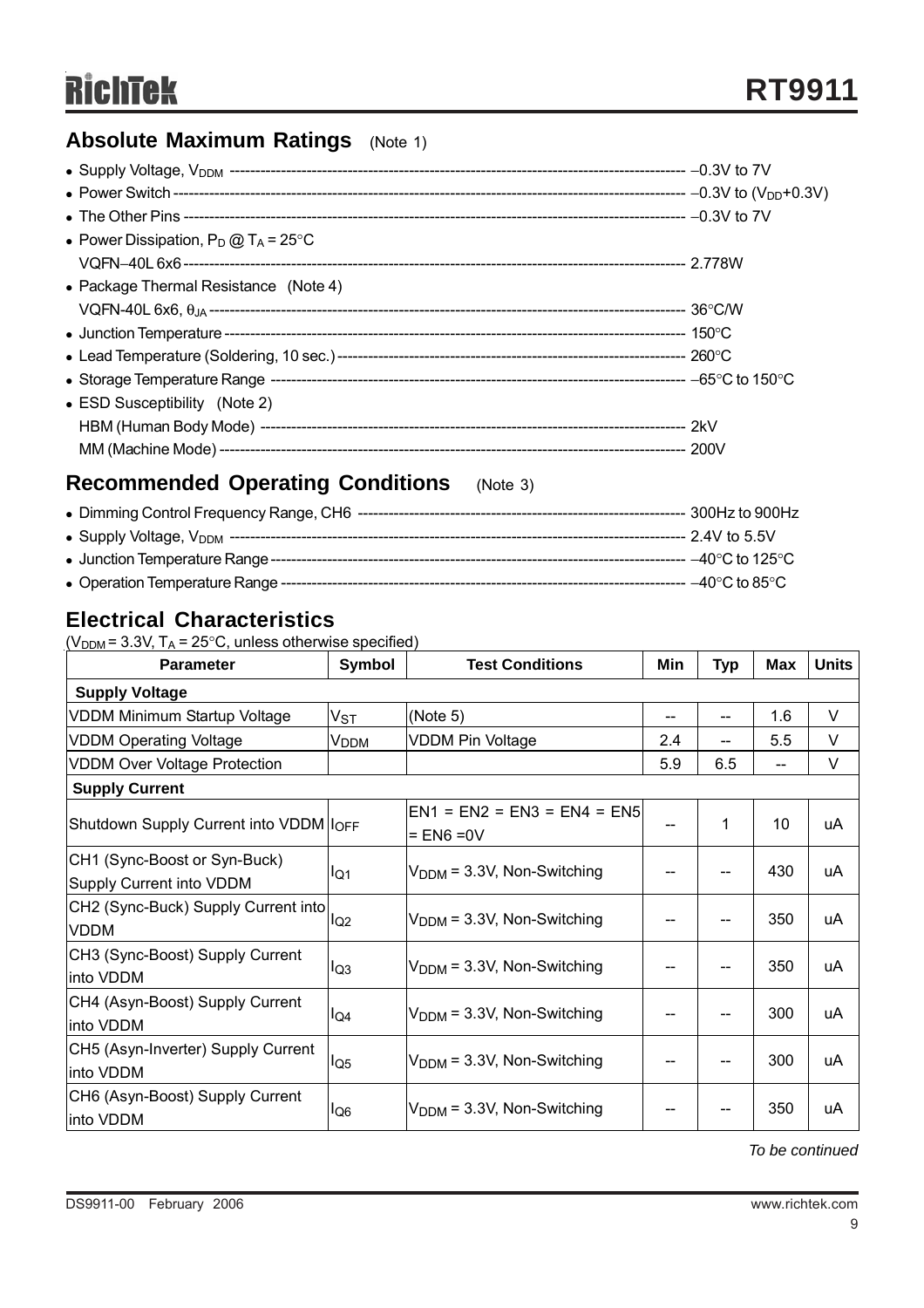| <b>Parameter</b>                      | <b>Symbol</b>               | <b>Test Conditions</b>                      | Min                                   | <b>Typ</b>     | Max                     | <b>Units</b> |
|---------------------------------------|-----------------------------|---------------------------------------------|---------------------------------------|----------------|-------------------------|--------------|
| <b>Oscillator</b>                     |                             |                                             |                                       |                |                         |              |
| <b>Operation Frequency</b>            | fosc                        | RT Open                                     | 450                                   | 550            | 650                     | kHz          |
| CH1 Maximum Duty Cycle (Boost)        | $D_{MAX1}$                  | SELECT = $3.3V$ , $V_{FB1} = 0.7V$          | 80                                    | 85             | 90                      | $\%$         |
| CH1 Maximum Duty Cycle (Buck)         | $D_{MAX1}$                  | SELECT = $0V$ , $V_{FB1} = 0.7V$            | 100                                   |                | --                      | $\%$         |
| CH2 Maximum Duty Cycle                | $D_{MAX2}$                  | $V_{FB2} = 0.7V$                            | 100                                   | --             |                         | $\%$         |
| CH3 Maximum Duty Cycle                | $D_{MAX3}$                  | $V_{FB3} = 0.7V$                            | 75                                    | 80             | 90                      | $\%$         |
| CH4 Maximum Duty Cycle                | $D_{MAX4}$                  | $V_{FB4} = 0.9V$                            |                                       |                |                         |              |
| CH5 Maximum Duty Cycle                | $D_{MAX5}$                  | $V_{FB5} = 0.1 V$                           | 90                                    | 94             | 98                      | $\%$         |
| CH6 Maximum Duty Cycle                | $D_{MAX6}$                  | $V_{CFB6} = 0.18V$ , $V_{FB6} = 0.9V$       |                                       |                |                         |              |
| <b>Feedback Regulation Voltage</b>    |                             |                                             |                                       |                |                         |              |
| Feedback Regulation Voltage @ FB1,    |                             |                                             |                                       |                |                         |              |
| FB2, FB3                              | VFB1, 2,3                   |                                             | 0.788                                 | 0.8            | 0.812                   | V            |
| Feedback Regulation Voltage @FB4      | $\mathsf{V}_{\mathsf{FB4}}$ |                                             | 0.98                                  | 1              | 1.02                    | V            |
| Feedback Regulation Voltage @ FB5     | V <sub>FB5</sub>            |                                             | $-15$                                 | --             | $+15$                   | mV           |
| Feedback Regulation Voltage @ VFB6    | V <sub>VFB6</sub>           |                                             |                                       | 1              |                         | V            |
| Feedback Regulation Voltage @ CFB6    | V <sub>CFB6</sub>           |                                             | 0.18                                  | 0.2            | 0.22                    | V            |
| Reference                             |                             |                                             |                                       |                |                         |              |
| <b>VREF Output Voltage</b>            | <b>VREF</b>                 |                                             | 0.984                                 | 1              | 1.016                   | V            |
| <b>VREF Load Regulation</b>           |                             | $0 uA < I_{REF} < 100 uA$                   |                                       | $-$            | 10                      | mV           |
| <b>Error Amplifier</b>                |                             |                                             |                                       |                |                         |              |
| GM (CH1, CH2, CH3, CH4, CH5, CH6)     |                             |                                             | --                                    | 0.2            | $-$                     | ms           |
| Compensation Source Current (CH1,     |                             |                                             | --                                    | 22             |                         | uA           |
| CH2, CH3, CH4, CH5, CH6)              |                             |                                             |                                       |                |                         |              |
| Compensation Sink Current (CH1, CH2,  |                             |                                             | --                                    | 22             |                         | uA           |
| CH3, CH4, CH5, CH6)                   |                             |                                             |                                       |                |                         |              |
| <b>Power Switch</b>                   |                             |                                             |                                       |                |                         |              |
|                                       | R <sub>DS(ON)P1</sub>       | P-MOSFET, $PVDD1 = 3.3V$                    |                                       | 200            | 300                     | $m\Omega$    |
| CH1 On Resistance of MOSFET           | R <sub>DS(ON)N1</sub>       | N-MOSFET, $PVDD1 = 3.3V$                    | --                                    | 200            | 300                     | $m\Omega$    |
| CH1 Switch Current Limitation (Buck)  |                             | SELECT=0                                    | 1.3                                   | $\overline{2}$ | $\overline{\mathbf{4}}$ | A            |
| CH1 Switch Current Limitation (Boost) |                             | SELECT=1                                    | $\overline{2}$                        | 2.5            | $\overline{4}$          | A            |
|                                       | $R_{DS(ON)P2}$              | P-MOSFET, $PVDD2 = 3.3V$                    | $\hspace{0.05cm}$ – $\hspace{0.05cm}$ | 300            | 450                     | $m\Omega$    |
| CH2 On Resistance of MOSFET           | $R_{DS(ON)N2}$              | N-MOSFET, $PV_{DD2} = 3.3V$                 | --                                    | 300            | 450                     | $m\Omega$    |
| <b>CH2 Switch Current Limitation</b>  |                             |                                             | 1.3                                   | $\overline{2}$ | 4                       | A            |
|                                       |                             | $R_{DS(ON)NP3}$ P-MOSFET, $PV_{DD3} = 3.3V$ |                                       | 6              | 15                      | Ω            |
| CH3 On Resistance of DRN3             |                             | $R_{DS(ON)NN3}$ N-MOSFET, $PV_{DD3} = 3.3V$ | --                                    | 6              | 15                      | Ω            |
|                                       |                             | $R_{DS(ON)PP3}$ P-MOSFET, $PV_{DD3} = 3.3V$ | --                                    | 6              | 15                      | Ω            |
| CH3 On Resistance of DRP3             |                             | $R_{DS(ON)PN3}$ N-MOSFET, $PV_{DD3} = 3.3V$ | --                                    | 6              | 15                      | Ω            |
|                                       | $R_{DS(ON)P4}$              | $ P-MOSET, PVDD3 = 3.3V$                    | --                                    | 6              | 15                      | Ω            |
| CH4 On Resistance of MOSFET           | R <sub>DS(ON)N4</sub>       | $N-MOSFET, PVDD3 = 3.3V$                    | --                                    | 6              | 15                      | $\Omega$     |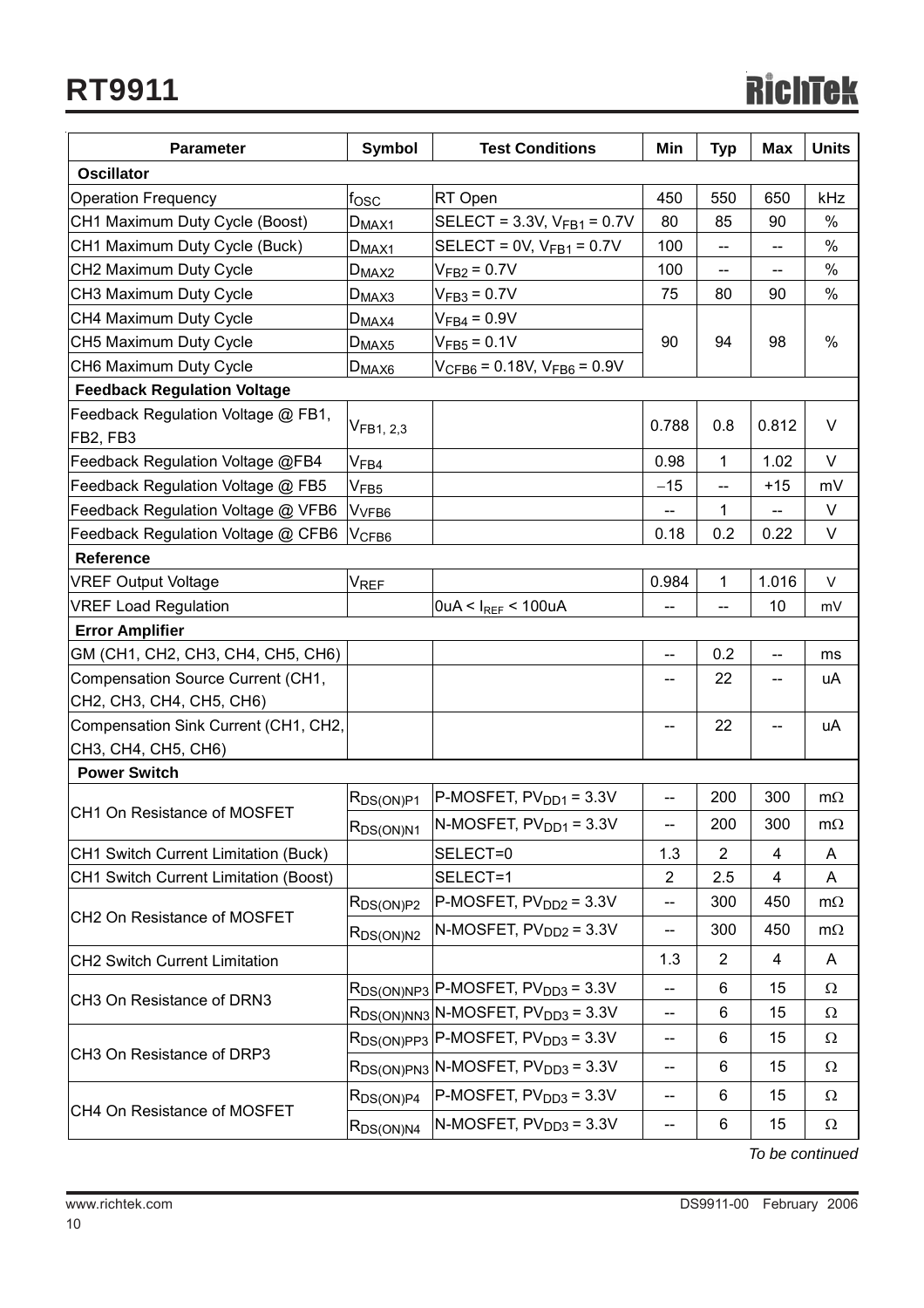| <b>Parameter</b>                                                  | <b>Symbol</b>     | <b>Test Conditions</b>                            | Min   | <b>Typ</b>                            | <b>Max</b> | <b>Units</b> |
|-------------------------------------------------------------------|-------------------|---------------------------------------------------|-------|---------------------------------------|------------|--------------|
| <b>Power Switch</b>                                               |                   |                                                   |       |                                       |            |              |
|                                                                   |                   | $R_{DS(ON)PS}$ P-MOSFET, $PV_{DD5} = 3.3V$        | ΞĒ,   | 6                                     | 15         | $\Omega$     |
| CH5 On Resistance of MOSFET                                       |                   | $R_{DS(ON)NS}$ N-MOSFET, PV <sub>DD5</sub> = 3.3V | $-$   | 6                                     | 15         | Ω            |
|                                                                   |                   | $R_{DS(ON)PG}$ P-MOSFET, $PV_{DD5} = 3.3V$        | --    | 6                                     | 15         | Ω            |
| CH6 On Resistance of MOSFET                                       |                   | $R_{DS(ON)NS}$ N-MOSFET, $PV_{DD5} = 3.3V$        | $-$   | 6                                     | 15         | Ω            |
| <b>Linear Controller</b>                                          |                   |                                                   |       |                                       |            |              |
| Linear Controller Feedback Regulation<br>Voltage                  | <b>VLFB</b>       |                                                   | 0.788 | 0.8                                   | 0.812      | V            |
| OK2 pin Sink Current                                              |                   | $OK2 = 1V$                                        | 90    | $\overline{\phantom{0}}$              |            | uA           |
| <b>External Current Setting (CH3)</b>                             |                   |                                                   |       |                                       |            |              |
| CS3 Sourcing Current                                              | $I_{CS3}$         |                                                   | 5     | 10                                    | 15         | uA           |
| <b>VFB6 Sink Current</b>                                          | l <sub>VFB6</sub> |                                                   | 40    | 50                                    | 60         | uA           |
| <b>Protection</b>                                                 |                   |                                                   |       |                                       |            |              |
| <b>Under Voltage Protection Threshold</b><br>Voltage @ FB1, FB2   |                   | SELECT = 0V                                       | 0.3   | 0.4                                   | 0.5        | V            |
| Over Voltage Protection @ FB1, FB2                                |                   | SELECT = 0V                                       |       | 1                                     |            | V            |
| <b>Control</b>                                                    |                   |                                                   |       |                                       |            |              |
| EN1, EN2, EN3, EN4, EN5, EN6 Input<br><b>High Level Threshold</b> |                   | $VDDM = 3.3V$                                     |       | $\hspace{0.05cm}$ – $\hspace{0.05cm}$ | 1.3        | $\vee$       |
| EN1, EN2, EN3, EN4, EN5, EN6 Input<br>Low Level Threshold         |                   | $VDDM = 3.3V$                                     | 0.4   | --                                    | --         | $\vee$       |
| EN1, EN2, EN3, EN4, EN5, EN6 Sink<br>Current                      |                   | $VDDM = 3.3V$                                     | $-$   | $\overline{2}$                        | 6          | uA           |
| Select Pin Input High Level Threshold                             |                   |                                                   |       | Ξ.                                    | 1.3        | V            |
| Select Pin Input Low Level Threshold                              |                   |                                                   | 0.4   | $\overline{\phantom{a}}$              | --         | V            |
| <b>Select Pin Sink Current</b>                                    | <b>I</b> SELECT   |                                                   |       | $\overline{2}$                        | 6          | uA           |
| <b>Thermal Protection</b>                                         |                   |                                                   |       |                                       |            |              |
| <b>Thermal Shutdown</b>                                           | Tsp               |                                                   | 125   | 180                                   | --         | $^{\circ}C$  |
| <b>Thermal Shutdown Hysteresis</b>                                | $\Delta$ Tsp      |                                                   |       | 20                                    |            | $^{\circ}C$  |

- **Note 1.** Stresses listed as the above "Absolute Maximum Ratings" may cause permanent damage to the device. These are for stress ratings. Functional operation of the device at these or any other conditions beyond those indicated in the operational sections of the specifications is not implied. Exposure to absolute maximum rating conditions for extended periods may remain possibility to affect device reliability.
- **Note 2.** Devices are ESD sensitive. Handling precaution recommended.
- **Note 3.** The device is not guaranteed to function outside its operating conditions.
- **Note 4.** θ<sub>JA</sub> is measured in the natural convection at T<sub>A</sub> = 25°C on a low effective thermal conductivity test board of JEDEC 51-3 thermal measurement standard.
- **Note 5.** A Schottky retifier connected from LX1 to PVDD1 is required for low-voltage startup, refer to Figure 1.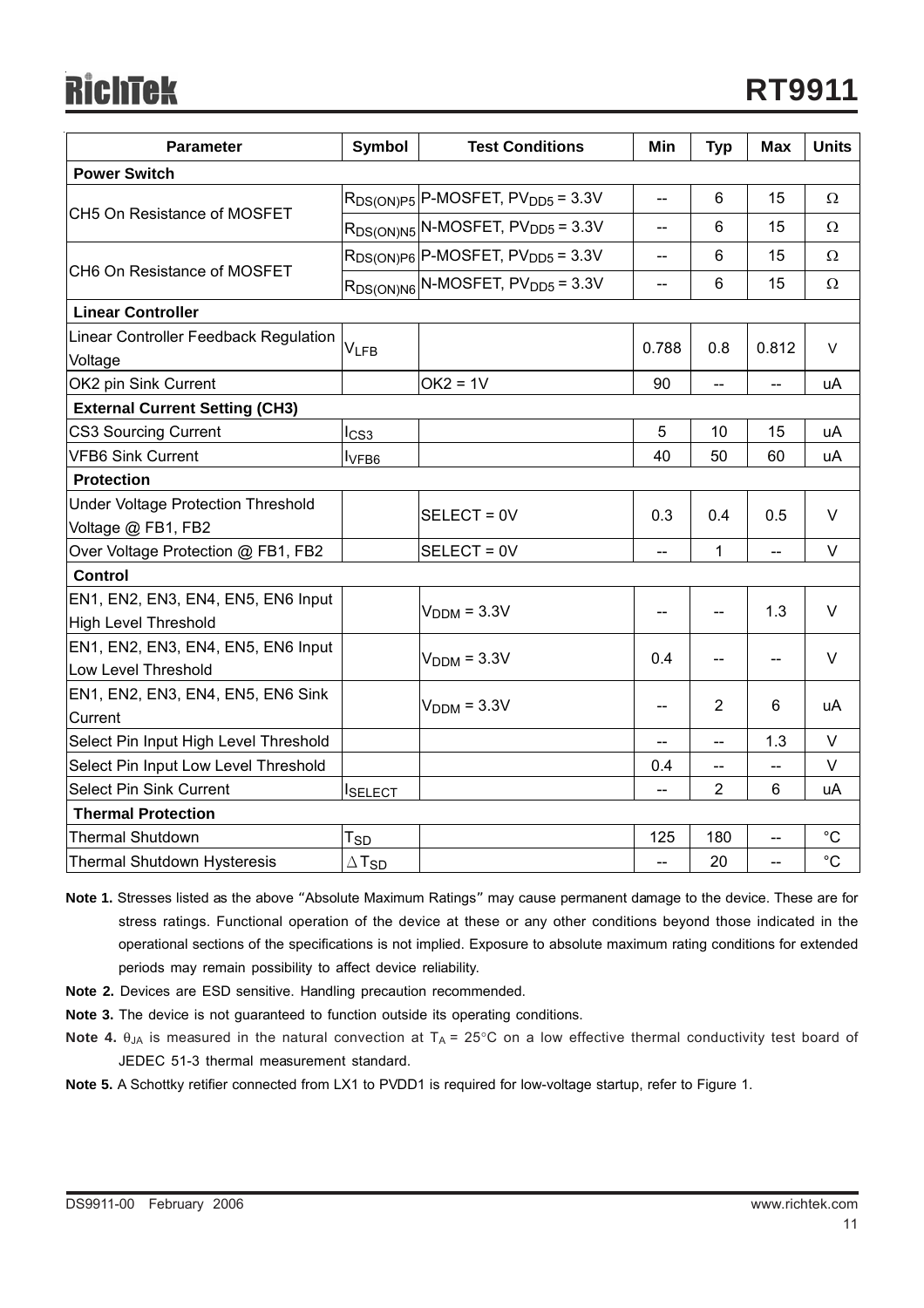### **Typical Operating Characteristics**











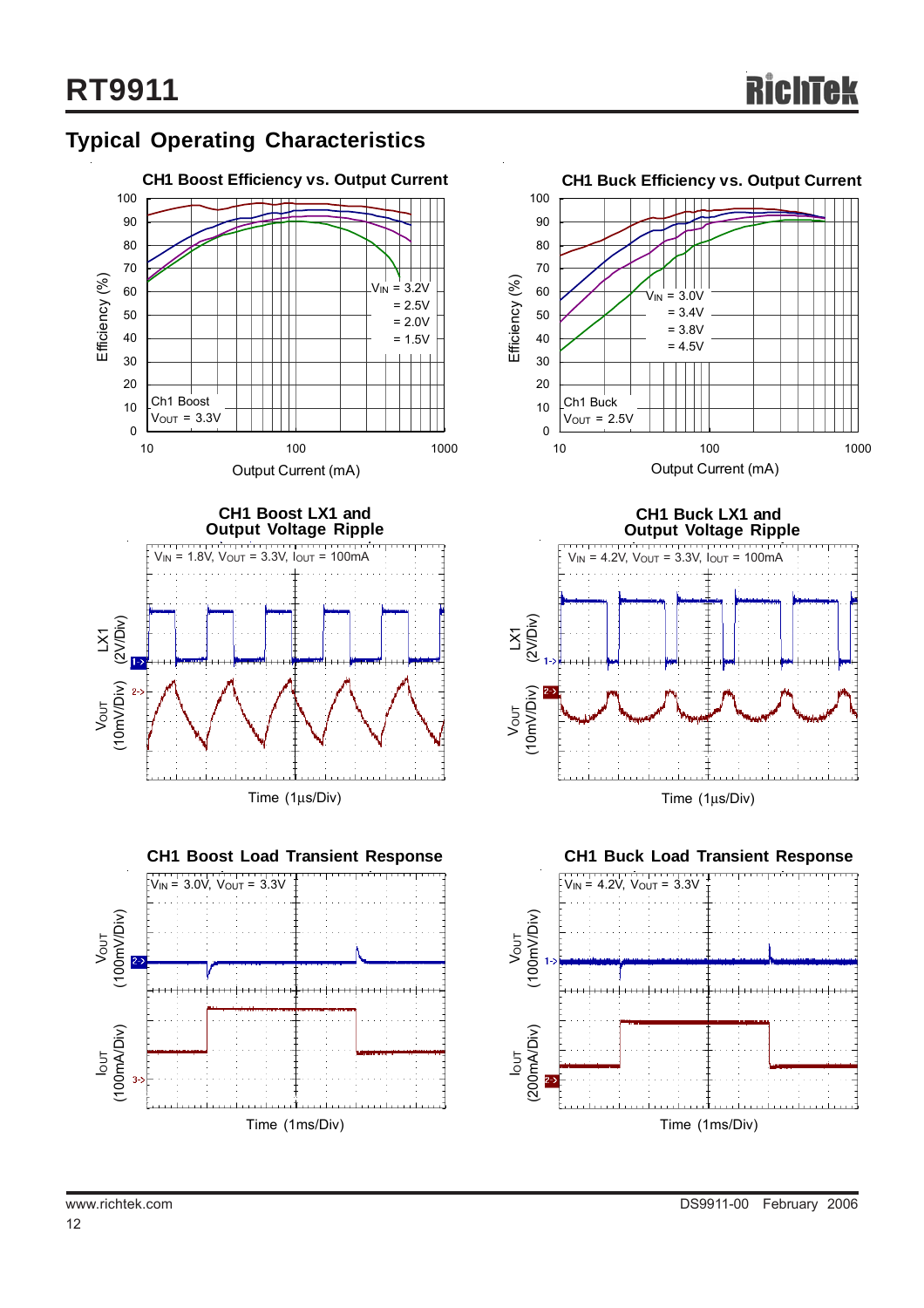







**CH2 Buck Efficiency vs. Output Current**



**CH2 LX2 and Output Voltage Ripple**

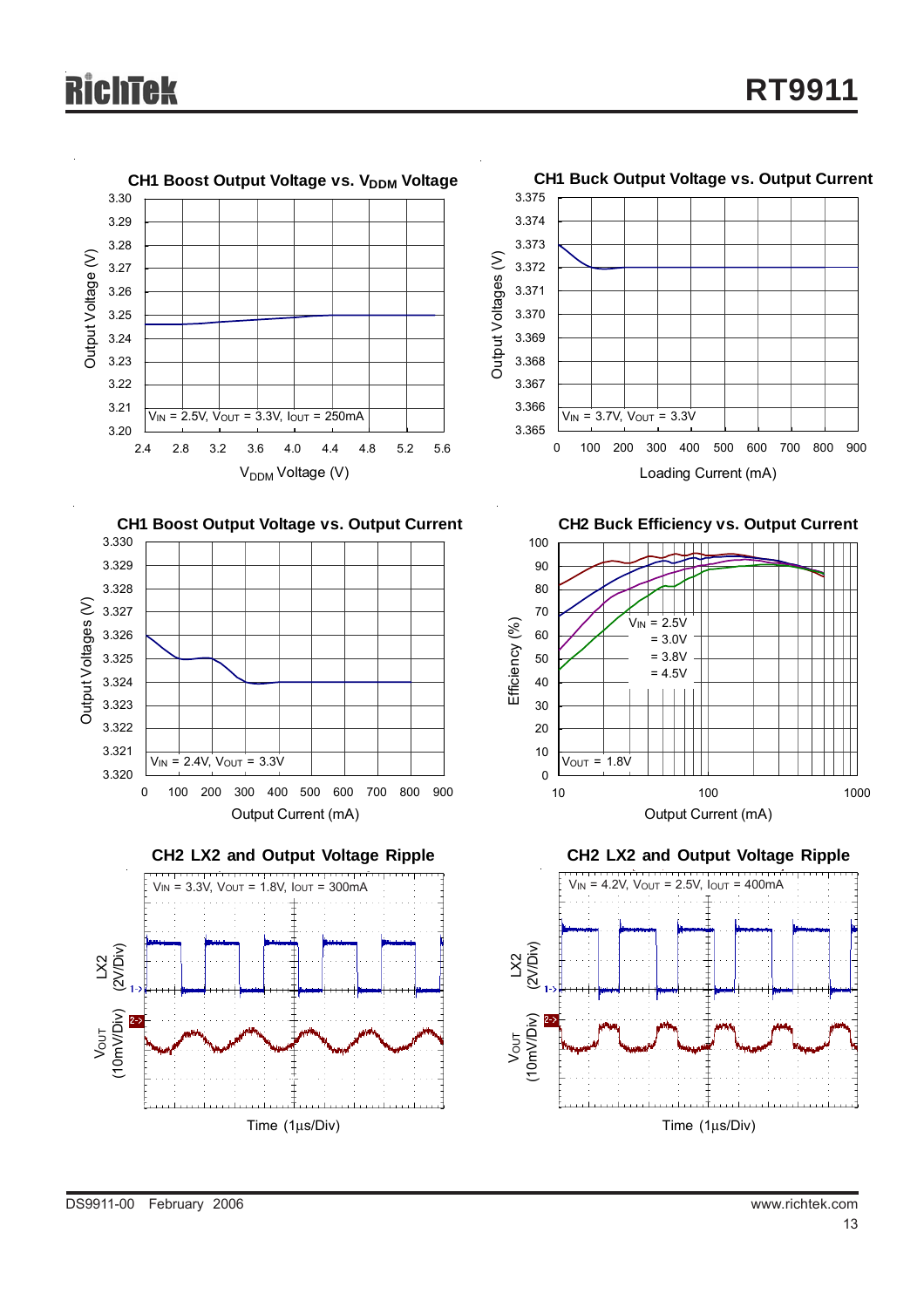







**CH2 Output Voltage vs. V<sub>DDM</sub> Voltage** 



**CH2 Buck Output Voltage vs. Output Current**

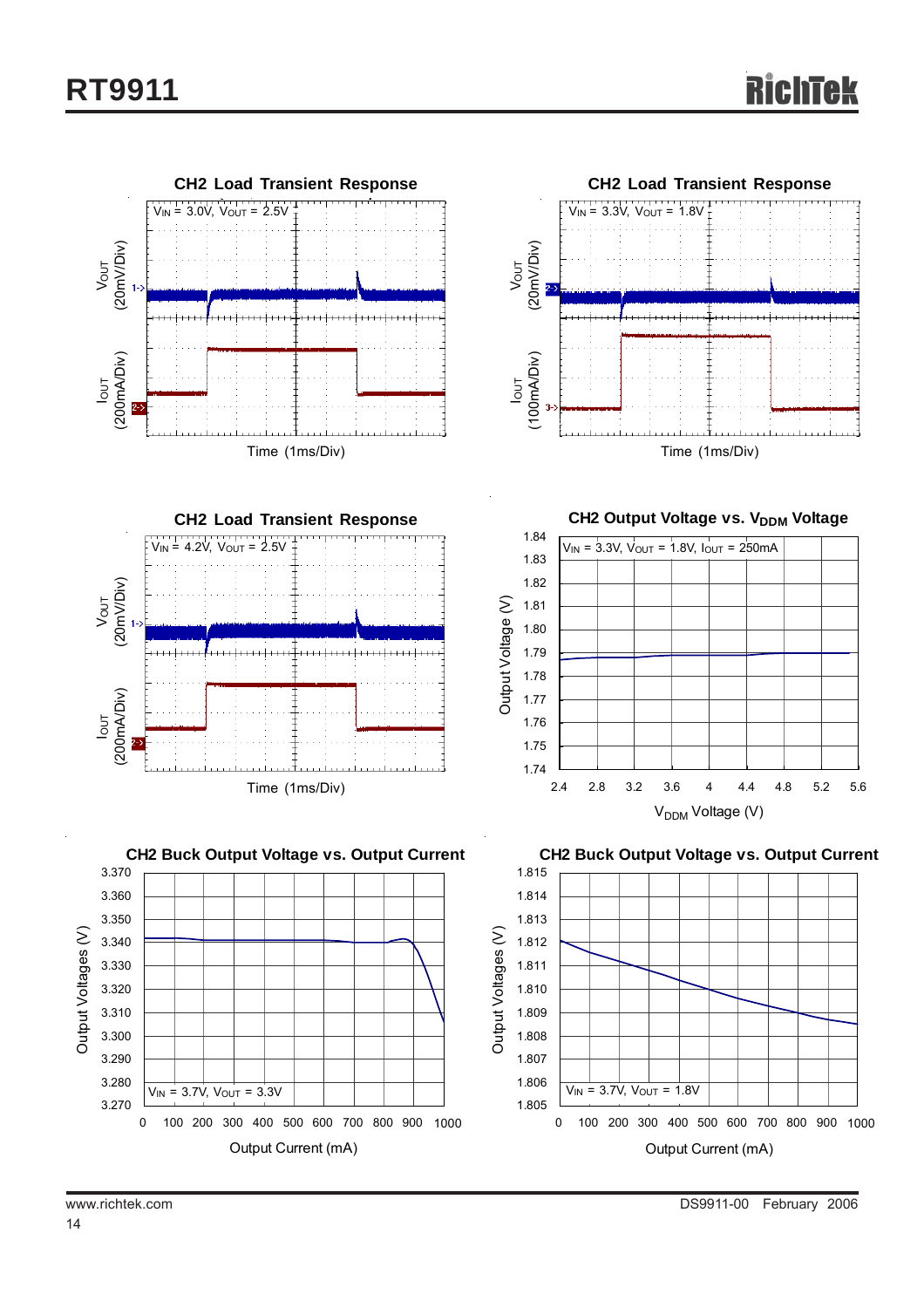



**CH3 LX3 and Output Voltage Ripple**





**CH3 Boost Efficiency vs. Output Current** 100 90 80 70 Efficiency (%) Efficiency (%) 60  $V_{IN}$  = 3.0V Async 50  $= 2.4V$  Async 40  $= 1.5V$  Async = 3.0V Sync 30  $= 2.4V$  Sync 20 = 1.5V Sync10  $V_{\text{OUT}} = 3.3\overline{V}$  $\Omega$ 10 100 1000 Output Current (mA)

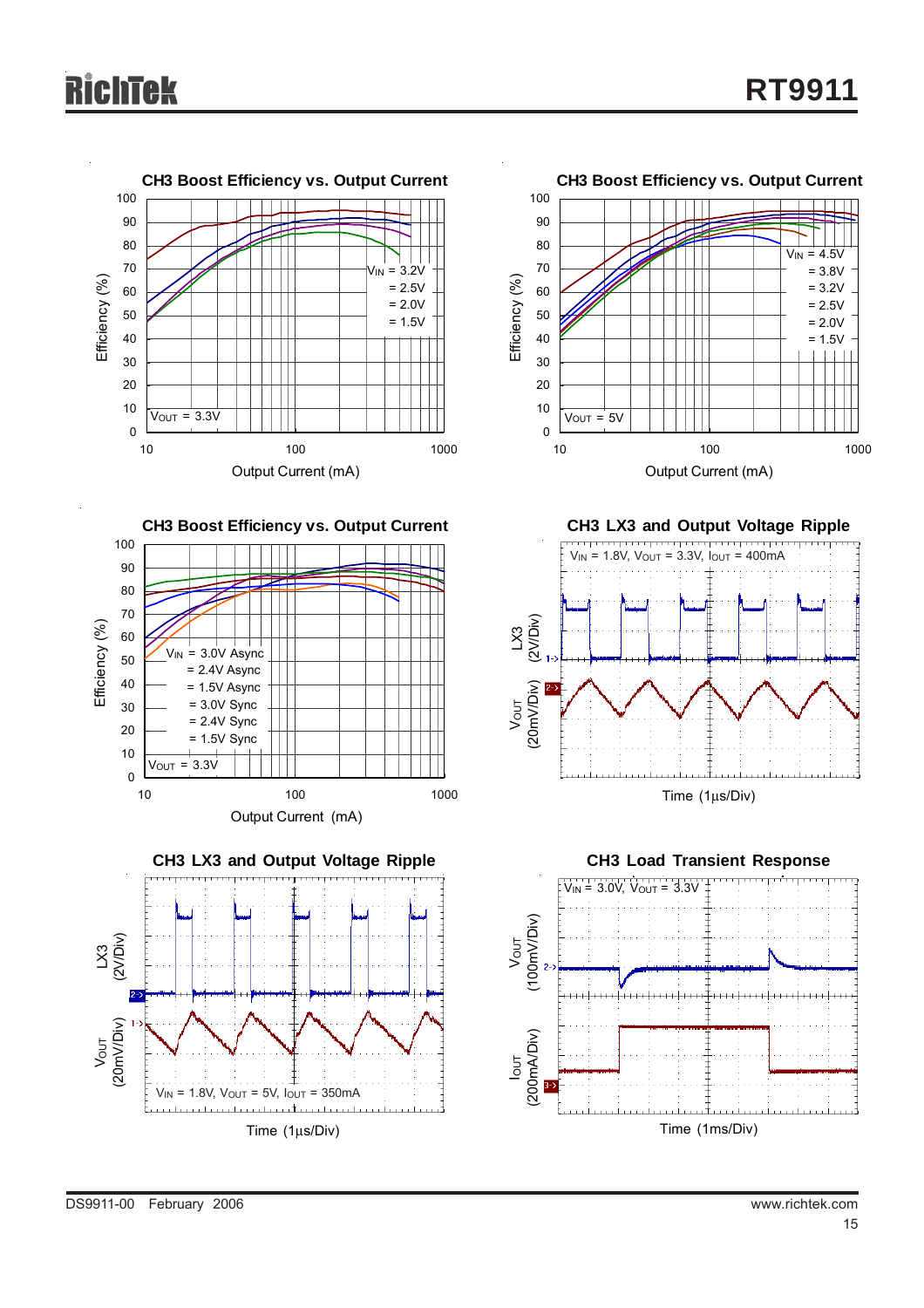







**CH3 Boost Output Voltage vs. V<sub>DDM</sub> Voltage** 



**CH4 Boost Efficiency vs. Output Current**



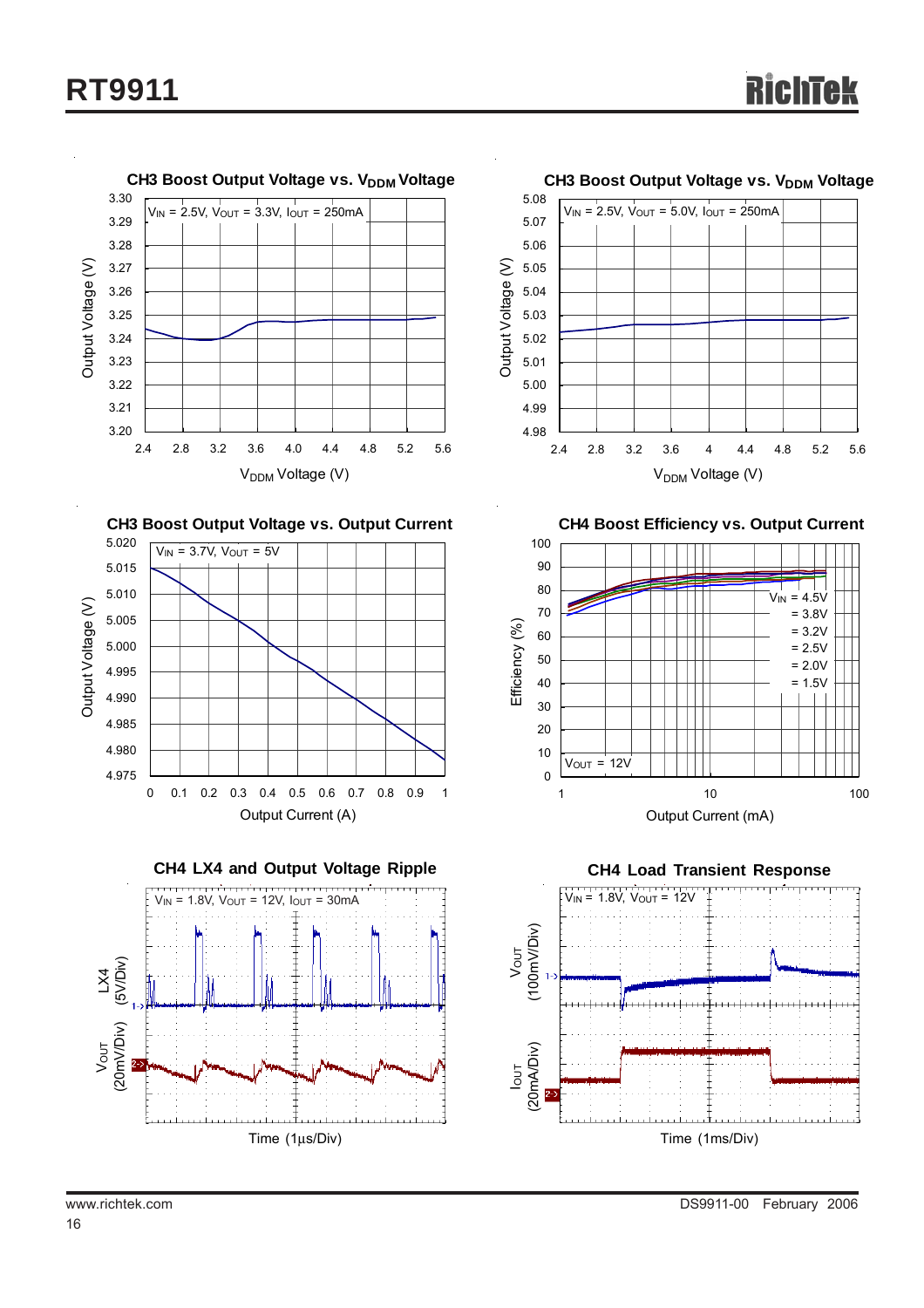







**CH4 Output Voltage vs. VDDM Voltage** 



**CH5 Inverting Efficiency vs. Output Current**



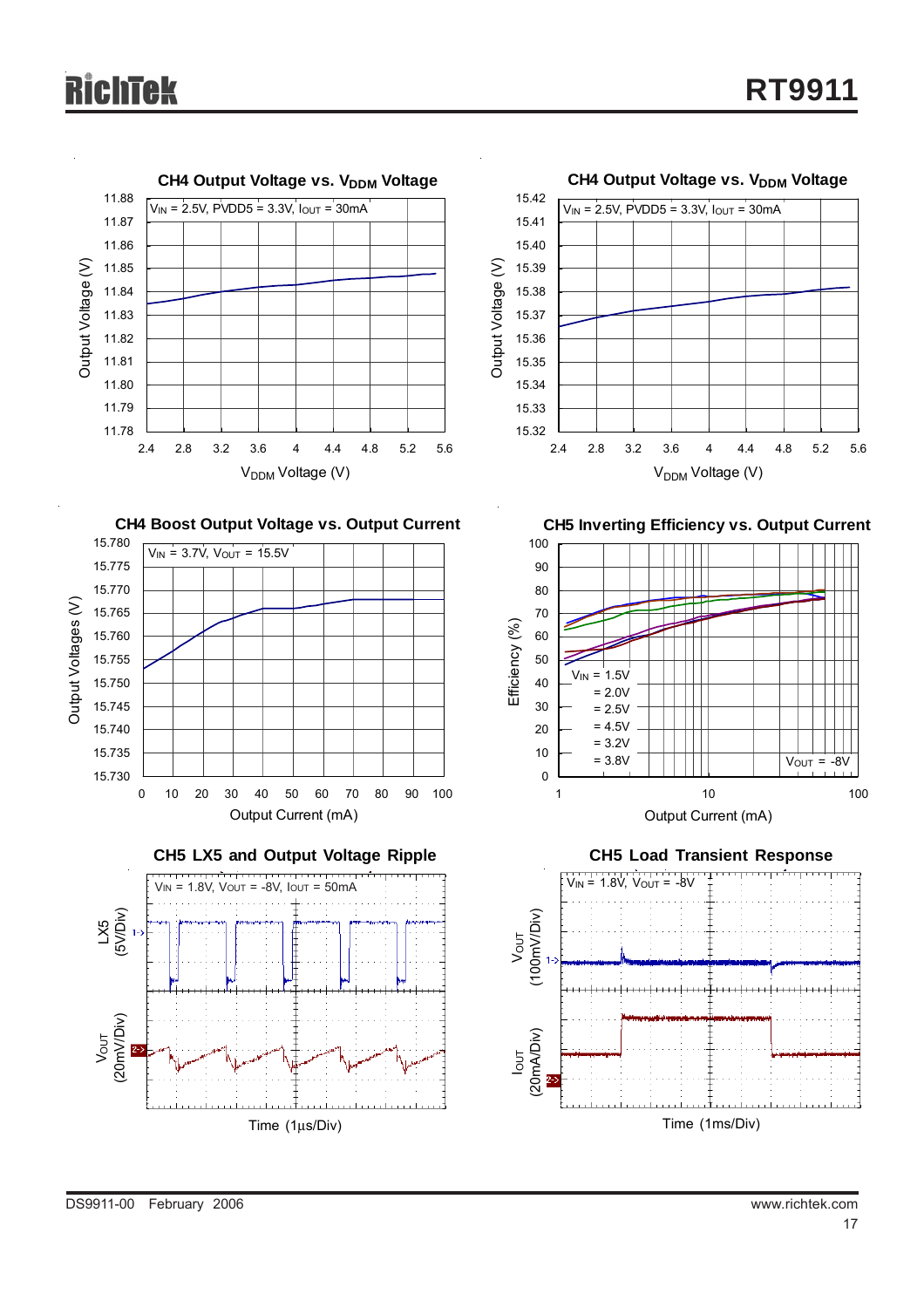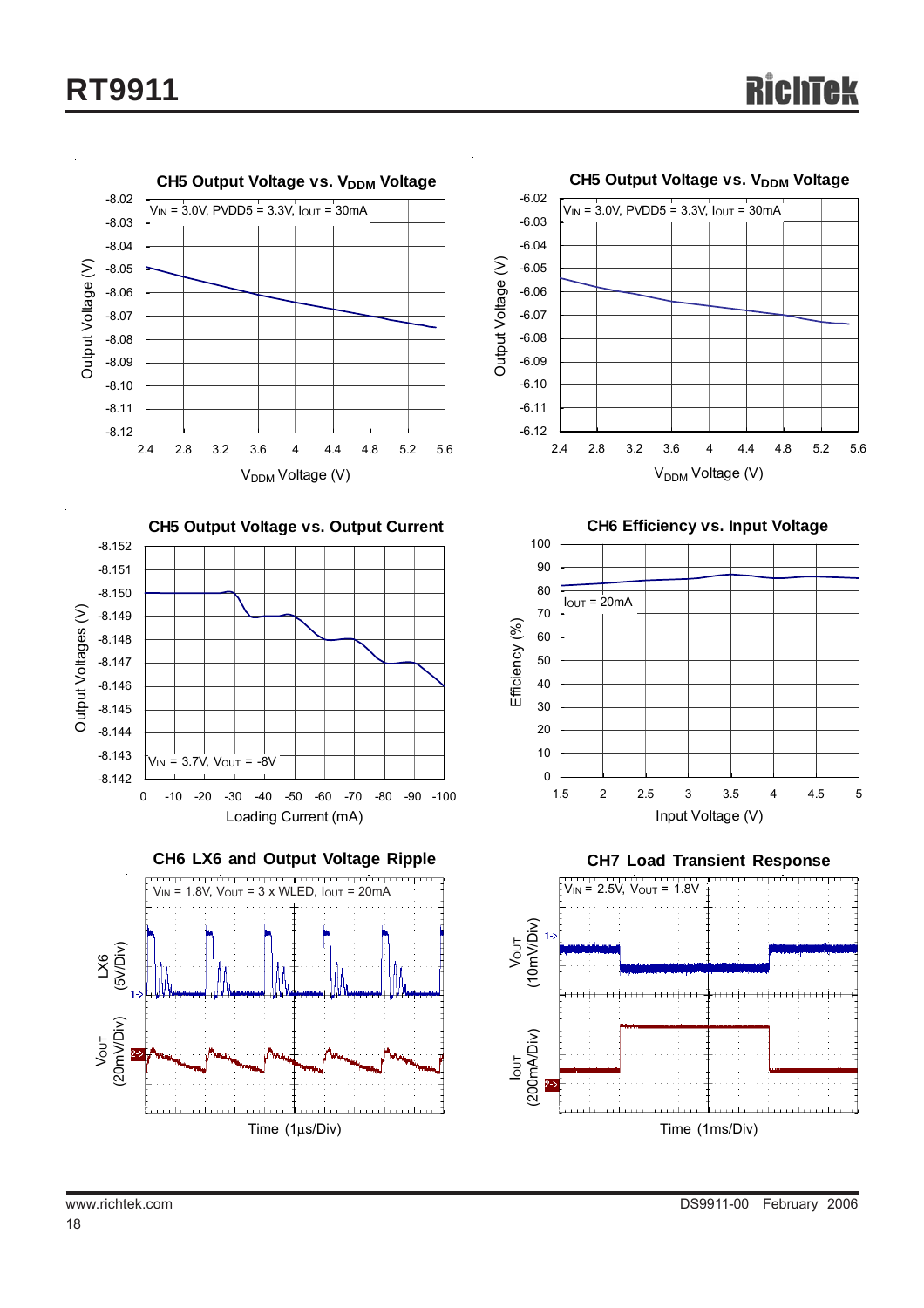



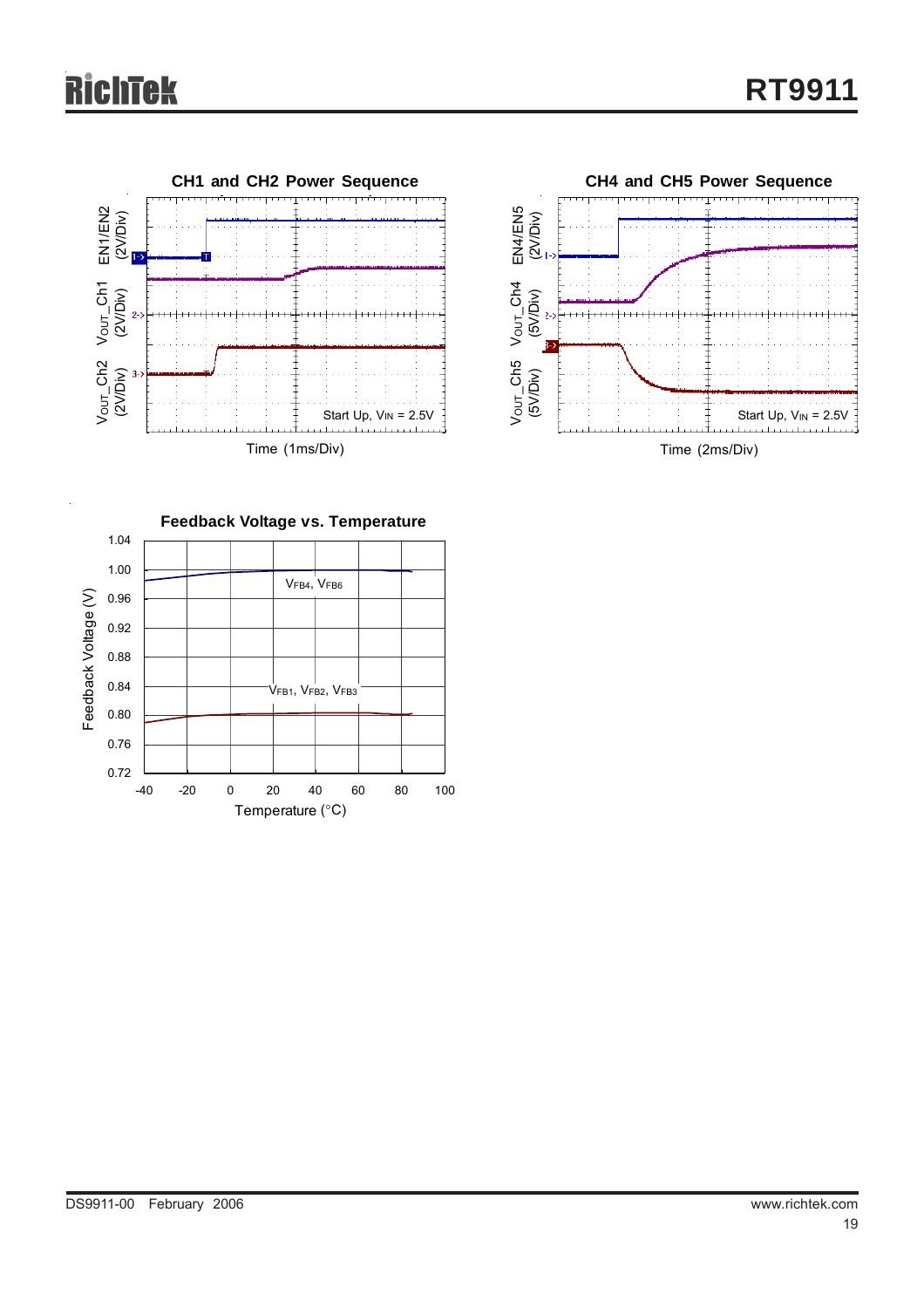### **Applications Information**

The RT9911 includes the following six DC/DC converter channels and a linear controller to build a multiple-output power-supply system.

**CH1 :** Selectable step-up or step-down synchronous current mode DC/DC converter with internal power MOSFETs.

**CH2 :** Step-down synchronous current mode DC/DC converter with internal power MOSFETs.

**CH3 :** Step-up asynchronous current mode DC/DC controller to drive external power MOSFETs.

**CH4 :** Step-up asynchronous voltage mode DC/DC controller.

**CH5 :** Inverting DC/DC voltage mode controller.

**CH6 :** DC/DC voltage mode controller for WLED as well as conventional boost application; provides open LED OVP protection.

**Linear Controller :** With an open-drain structure, could also be configured to provide safe CPU core and I/O power sequence.

#### **CH1 : Selectable Step-up or Step-down Converter**

CH1 is selectable as step-up (SELECT pin = logic high) or step-down (SELECT pin = logic low).

Step-up : With internal MOSFETs and synchronous rectifier, the efficiency is up to 95%. The converter always operates at fixed frequency PWM mode and CCM (continuous current mode).

Step-down : With internal MOSFETs and synchronous rectifier, the efficiency is up to 95%. The converter always operates at fixed frequency PWM mode and CCM. While the input voltage is close to output voltage, the converter enters low dropout mode. Duty could be as long as 100% to extend battery life. See Figure 3(a) for detailed functional block.

#### **CH2 : Step-down DC/DC Converter**

With internal MOSFETs and synchronous rectifier, the efficiency is up to 95%. The converter always operates at fixed frequency PWM mode and CCM. While the input voltage is close to output voltage, the converter enters low dropout mode. Duty could be as long as 100% to

#### **CH3 : Step-up DC/DC Controller**

With external MOSFETs and a synchronous rectifier, the efficiency is up to 97%. The converter always operates at fixed frequency PWM mode and CCM. The threshold of current limit is estimated by  $R_{DS(ON)}$  of external NMOS. See **Protections** for detailed information and detailed functional block in Figure 3(c).

#### **CH4, CH6 : Step-up DC/DC Controller**

CH4 and CH6 are fixed frequency voltage mode PWM controllers. EXT4 and EXT6 pins are designed to drive external NMOS switch. CH6 is optimized for WLED application. CFB6 is current-sensing feedback, and VFB6 provides over voltage protection (WLED open circuit). See **Protections** for detailed information and detailed functional block in Figure 3(d for CH4 and e for CH6).

#### **CH5 : Inverting Controller**

CH5 is a voltage mode, fixed frequency PWM controller to generate negative output voltage. EXT5 is designed to drive external PMOS switch. To turn off PMOS completely, please note that PVDD5 should not be lower than the source voltage of PMOS. See Figure 3(f) for detailed functional block.

#### **Linear Controller**

Linear controller is enabled after EN2 is logic high and CH2 output voltage is regulated. This controller could provide power sequence as well. With an open-drain structure, **OK2** pin could be used to control external PMOS. The connection is shown in Figure 2. Refers to Function Block Diagram. After CH2 output voltage regulated, linear controller is enabled. Because LFB is connected to GND, then OK2 will always be pull low to GND. So OK2 could drive external PMOS as a switch.

### **Reference Voltage**

RT9911 provides a precise 1V reference voltage with souring capability 100uA. Connect a 1uF ceramic capacitor from VREF pin to GND. Reference voltage is enabled by connecting EN5 to logic high.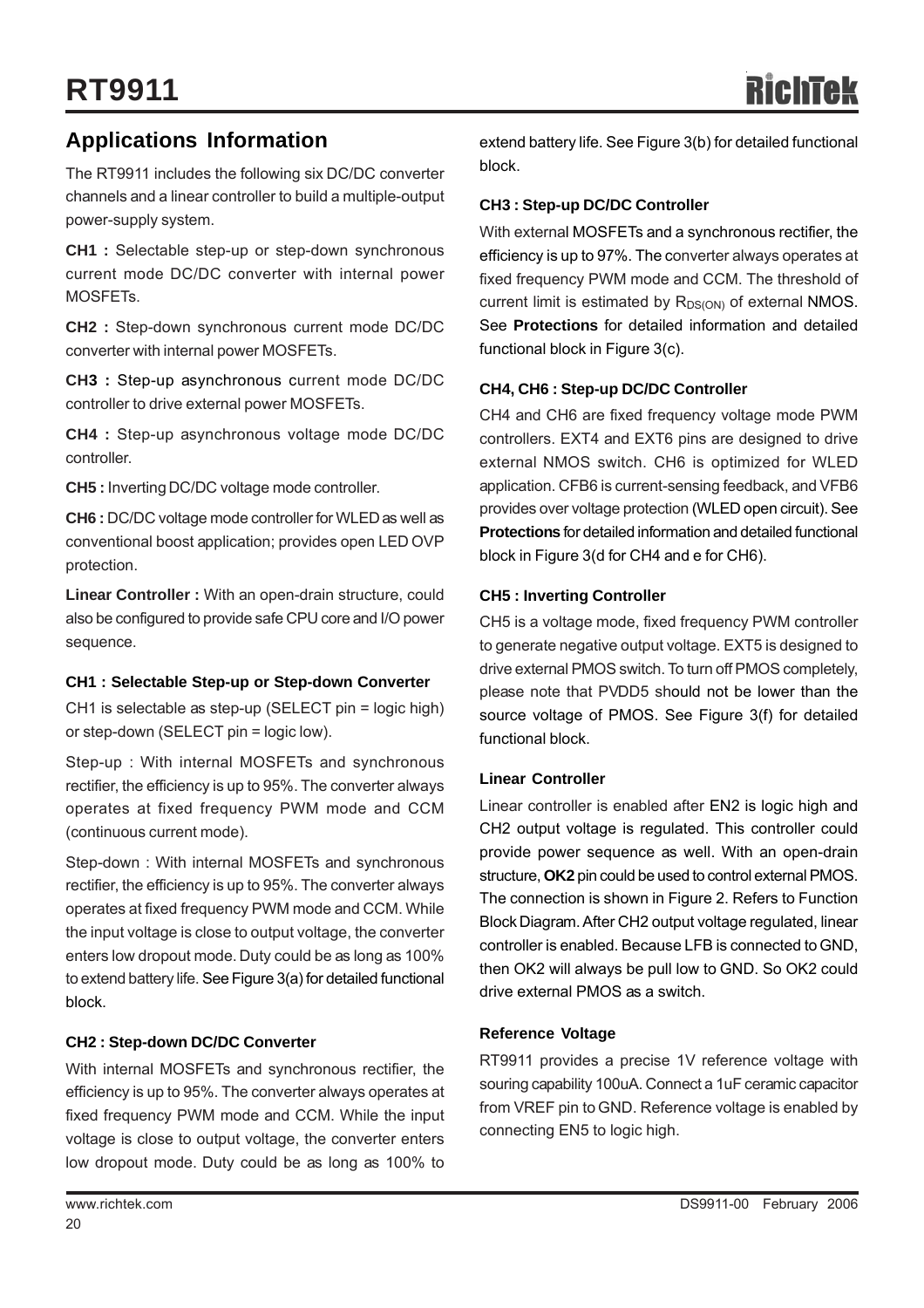

Figure 3(a)



Figure 3(b)



Figure 3(c)







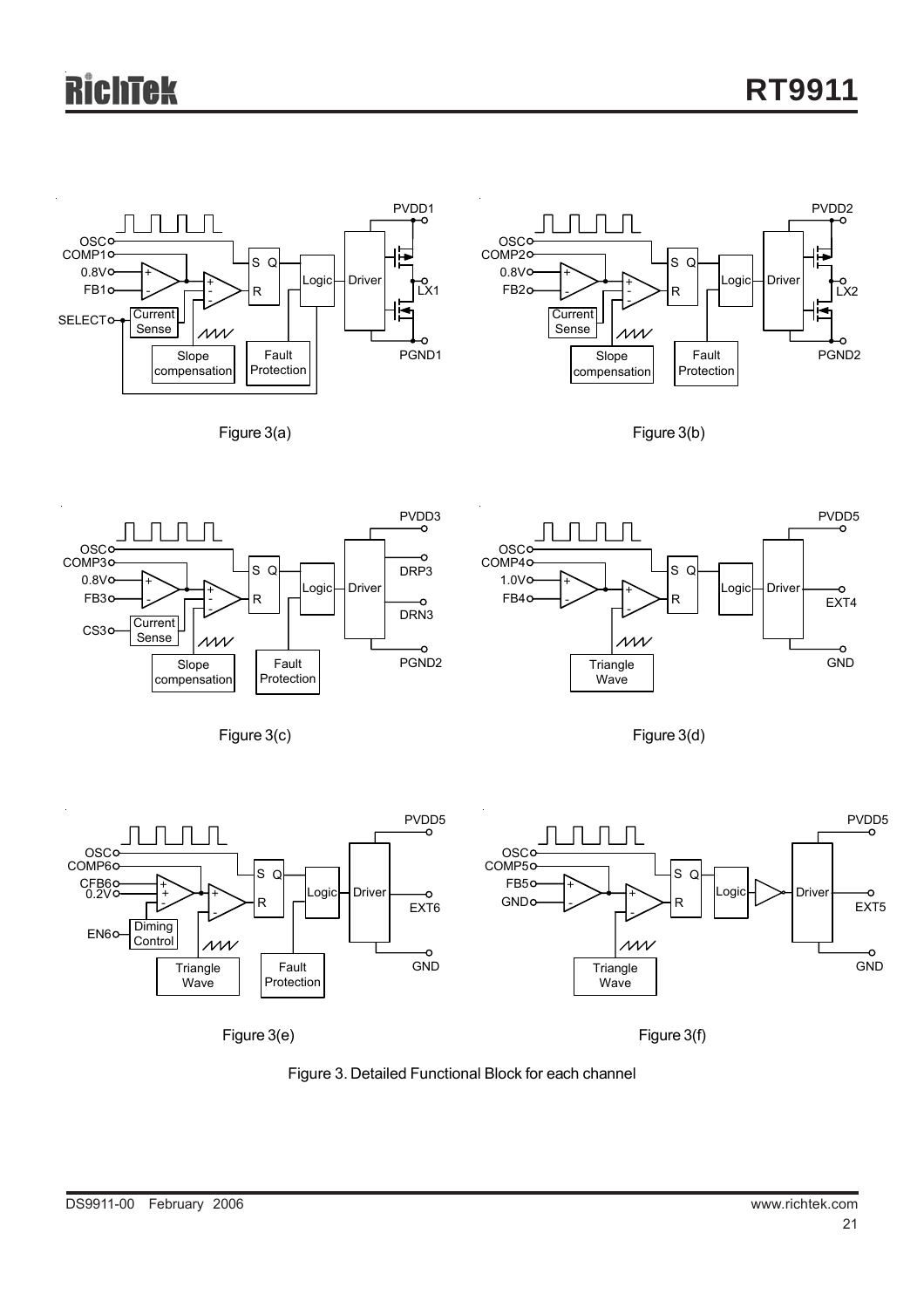

Note :

- Please refer to Figure 1 for application Information.
- Timing sequence should be controlled by EN pins.

| Figure 4. Timing Diagram |  |  |
|--------------------------|--|--|
|--------------------------|--|--|

#### **Calculation method:**

| Td1 to Td6 are precise value. Tr1 to Tr6 are approximation.                       | T3r = $(0.5V \times D3 + 0.8A \times R_{DS(ON)} N \times C33 / 3.6U A \omega N$    |
|-----------------------------------------------------------------------------------|------------------------------------------------------------------------------------|
| Units: T in second, C in Farad, R in Ohm                                          | load                                                                               |
| C31 to C36 : Compensation capacitor of CH1 to CH6.                                | T4r = $(1.0V \times D4) \times C34 / 1 uA \omega N$ o load                         |
| T1d = $0.7V \times C31 / 2uA$ (CH1 Boost)                                         | T5r = $(1.0V \times D5) \times C35 / 1 uA \text{ @ } 1 mA \text{ min. load}$       |
| T1d = $0.7V \times C31 / 2uA$ (CH1 Buck)                                          | T6r = $(0.25V \times D6) \times C36 / 2.6uA \omega$ 4 WLEDs                        |
| T2d = $0.35V \times C32 / 2uA$                                                    | where                                                                              |
| $T3d = 0.7V \times C33 / 2uA$                                                     | $D1 = 1 - (V_{BAT} / V_{VS 3.3V})$ (Boost)                                         |
| T4d = $0.35V \times C34 / 2uA$                                                    | $D1 = V_{VS}$ 3.3V / $V_{BAT}$<br>(Buck)                                           |
| $T5d = 0.85V \times C35 / 2uA$                                                    | $D2 = V_{VCORE 1.8V} / V_{BAT}$                                                    |
| T6d = $0.85V \times C36 / 2uA$                                                    | $D3 = 1 - (V_{BAT} / V_{Motor 5V})$                                                |
| T1r = $(0.5V \times D1 + 0.48A \times R_{DS(ON)} N \times C31/1.25U A \omega N$ o | $D4 = 1 - (V_{BAT} / V_{CCD 12V})$                                                 |
| load (Boost)                                                                      | $D5 =  V_{CCD-8V}  / (V_{BAT} +  V_{CCD-8V} )$                                     |
| T1r = $(0.33V \times D1 + 0.2A \times R_{DS(ON)}$ p x C31/1.25uA @ No             | $D6 = 1 - (V_{BAT} / V_{WLED})$                                                    |
| load (Buck)                                                                       | Example: T1d = $0.7V \times 1nF / 2uA = 350 us (Boost)$                            |
| T2r = $(0.33V \times D2 + 0.2A \times R_{DS(ON)}$ p x C32/1.25uA @ No<br>load     | T1r = $(0.5 \times (1-1.8/3.3) + 0.48 \times 0.2) \times 1nF / 1.25uA =$<br>258 us |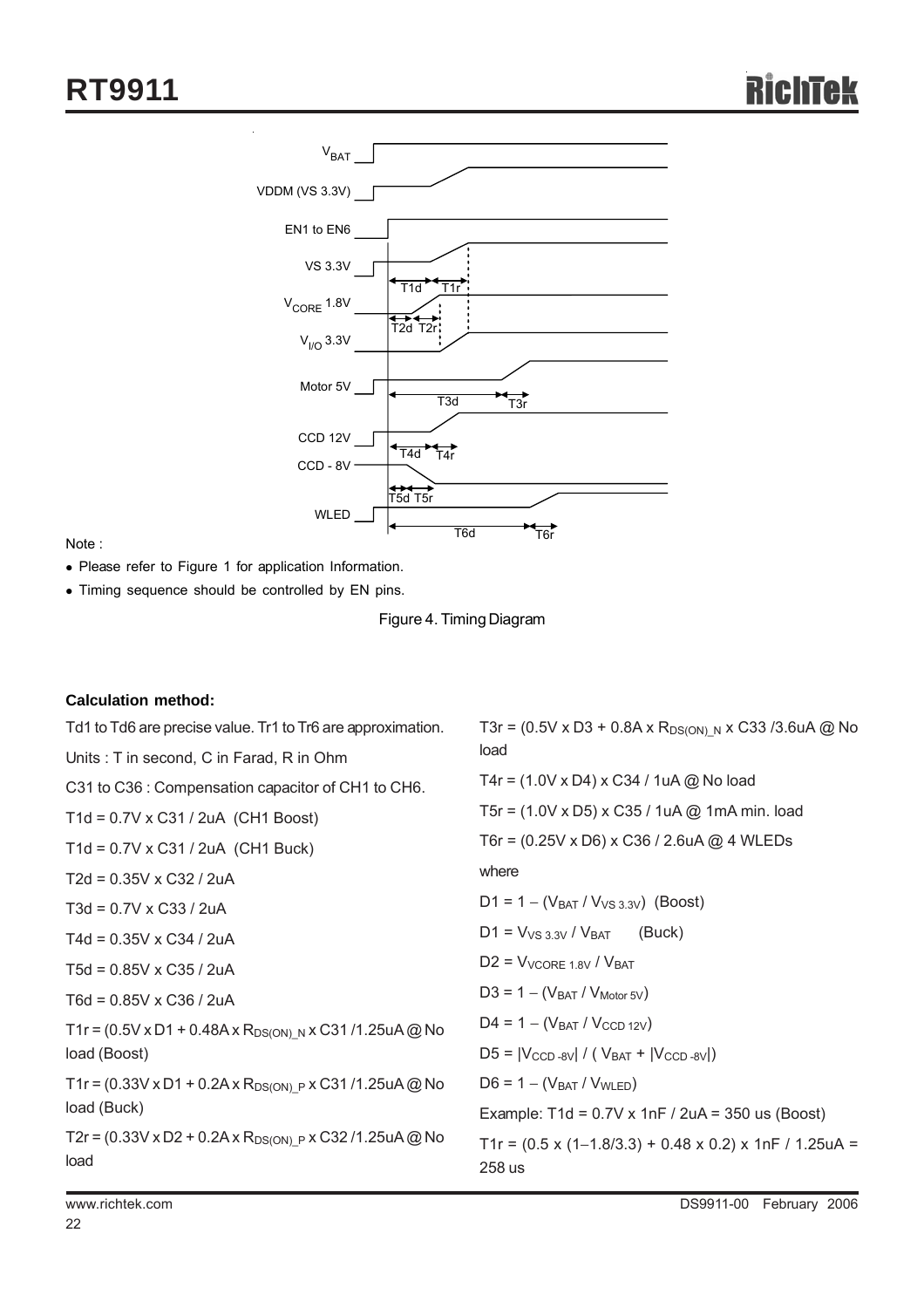#### **Oscillator**

The internal oscillator synchronizes CH1 to CH6 with fixed operation frequency. The frequency could be set by connecting resistor between RT pin to GND. See Figure 5 to adjust frequency.

#### **Soft Start**

With internal soft start mechanism, the soft start time of each channel is proportional to the compensation capacitor. Refer to the soft start waveform in Figure 4 for typical application.

#### **Protection**

RT9911 provides versatile protection functions. Protection type, threshold and protection methods are summarized in Table 1.

| anle<br>п |
|-----------|
|-----------|



Figure 5. Adjust Frequency

|                                   | <b>Protection</b><br>type   | <b>Threshold (typical)</b><br><b>Refer to Electrical spec</b> | <b>Protection methods</b>                         | <b>Reset method</b>                    |  |  |  |
|-----------------------------------|-----------------------------|---------------------------------------------------------------|---------------------------------------------------|----------------------------------------|--|--|--|
| <b>VDDM</b>                       | Over Voltage<br>Protection  | VDDM > 6.5V                                                   | Disable all channels                              | Restart if VDDM < 6.5V                 |  |  |  |
| CH <sub>1</sub> :<br><b>Boost</b> | <b>Current Limit</b>        | NMOS current> 2.5A                                            | NMOS latched off                                  | Automatic reset at next clock<br>cycle |  |  |  |
| CH <sub>1</sub> :<br><b>Buck</b>  | <b>Current Limit</b>        | PMOS current > 2.0A                                           | PMOS latched off and all<br>channels shutdown     | VDDM power reset                       |  |  |  |
|                                   | Under Voltage<br>Protection | FB1 < 0.4V                                                    | NMOS, PMOS latch off and<br>all channels shutdown | VDDM power reset                       |  |  |  |
|                                   | Over Voltage<br>Protection  | FB1 > 1.0V                                                    | NMOS, PMOS latch off and<br>all channels shutdown | VDDM power reset                       |  |  |  |
| CH <sub>2</sub>                   | <b>Current Limit</b>        | PMOS current > 2.0A                                           | PMOS latched off and all<br>channels shutdown     | VDDM power reset                       |  |  |  |
|                                   | Under Voltage<br>Protection | FB2 < 0.4V                                                    | NMOS, PMOS latch off and<br>all channels shutdown | VDDM power reset                       |  |  |  |
|                                   | Over Voltage<br>Protection  | FB2 > 1.0V                                                    | NMOS, PMOS latch off and<br>all channels shutdown | VDDM power reset                       |  |  |  |
| CH <sub>3</sub>                   | <b>Current Limit</b>        | CS3 > 0.3V, see below<br><b>Note</b>                          | NMOS latched off                                  | Automatic reset at next clock<br>cycle |  |  |  |
| CH <sub>6</sub>                   | Over Voltage<br>Protection  | VFB6 > 1.0V, see<br>Figure 8                                  | NMOS off                                          | VFB6 < 1.0V                            |  |  |  |
| Thermal                           | Thermal<br>shutdown         | Temperature $> 180^{\circ}$ C                                 | All channels stop switching                       | Temperature $< 160^{\circ}$ C          |  |  |  |

**Note :** If R<sub>DS(ON)</sub> \* I<sub>inductor</sub> > 0.3V, then current limit happens.

For example, if select NMOS( AOS3402),R<sub>DS(ON)</sub> =110m $\Omega$  (at V<sub>GS</sub> = 2.5V), then current limt happens if I<sub>inductor</sub> > 2.73A.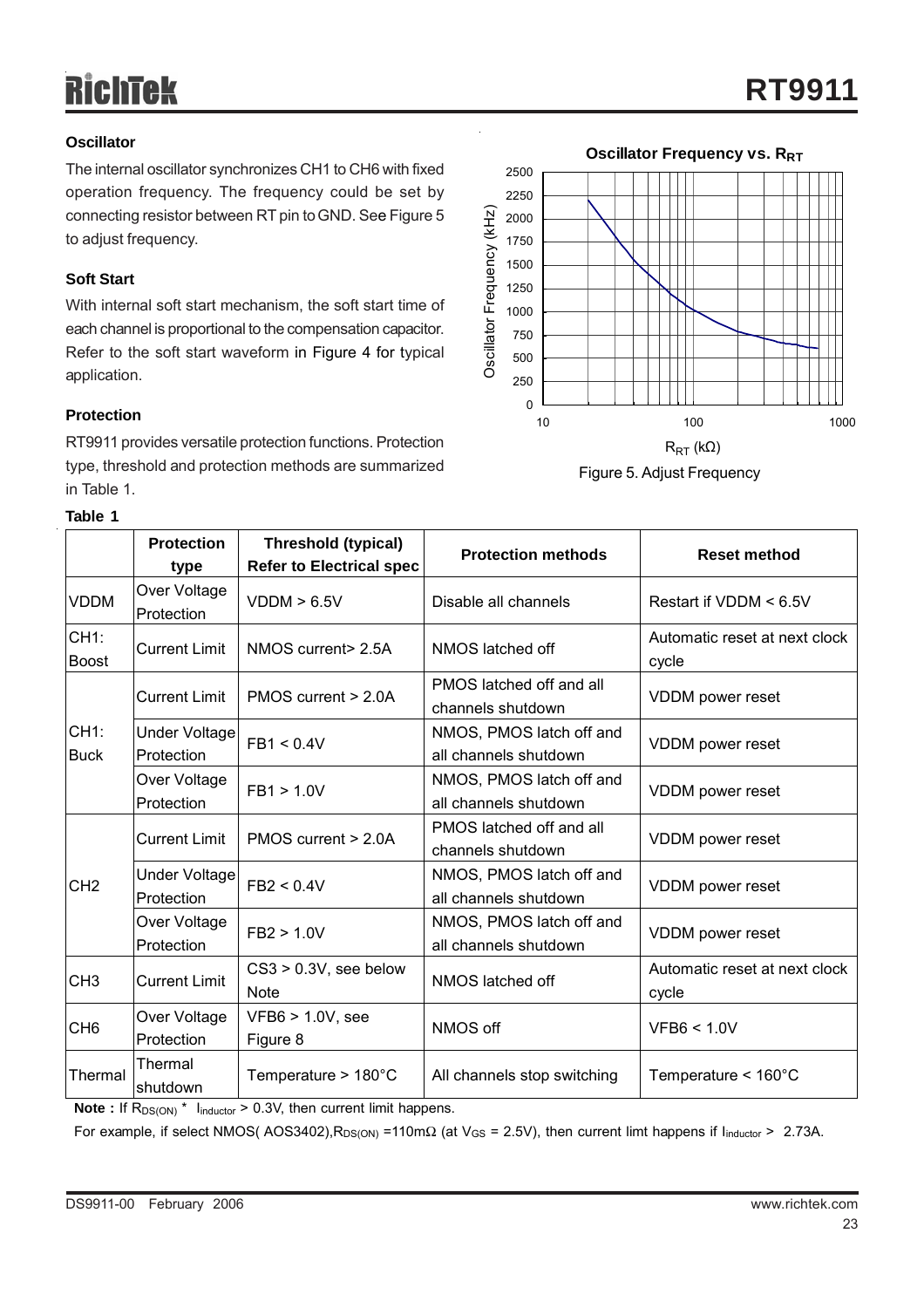

Figure 6. CH3 Current Limit Setting

#### **RT9911 Component Selection for Compensation :**

#### **CH1 Sync-Boost (Select Pin = High Logic) :**

CH1 sync-boost converter employs current-mode control to simplify the control loop compensation. There is a RHPZ (Right Hand Plane Zero) appeared in the loop-gain frequency response when a boost converter operates with continuous inductor current (typically the case), we also call it works in CCM (Continuous Current Mode). For stability, cross over frequency  $(f_C)$ , unity gain frequency, must lower than this RHPZ frequency.

The fixed parameters for CH1 boost compensation are as follows :

- Transconductance (from FB to COMP), GM = 200us
- Current sense transresistance,  $R_{CS} = 0.4V/A$
- Feedback voltage,  $V_{FB}$  = FB = 0.8V



Figure 7



Figure 8. CH6 Over Voltage Protection Method (VWLED > 50μA x R+1V, protection happens)

The input parameters for CH1 boost compensation are as follows:

- R1, the voltage divider resistor in between  $V_{\text{OUT}}$  and FB.
- $\bullet$  V<sub>IN</sub>, input voltage.
- $\bullet$  V<sub>OUT</sub>, desired output voltage
- $\bullet$   $I_{\text{OUT}(MAX.)}$ , maximum output load
- $\bullet$  F<sub>OSC</sub>, operating frequency
- $\bullet$  L, inductance
- $\bullet$  R<sub>ESR</sub>, ESR (Equivalent Series Resistance) of C<sub>OUT</sub> (ceramic output capacitor)
- $\bullet$  T<sub>DRP</sub>(%), Transient droop.

The results we will get for CH1 boost compensation are as follows:

- R2, the voltage divider resistor in between FB and ground.
- $\bullet$  C<sub>F</sub>, feedforward capacitor in parallel with R1.
- $\bullet$  R<sub>C</sub>, compensation resistor on COMP pin.
- $\bullet$  C<sub>C</sub>, compensation capacitor in series with Rc and connect to ground.
- $\bullet$  C<sub>P</sub>, connect in between COMP pin and ground. (Can be ignored if  $C_P < 10pF$ ).
- $C<sub>OUT</sub>$ , output capacitance. This compensation is based on ceramic output capacitor.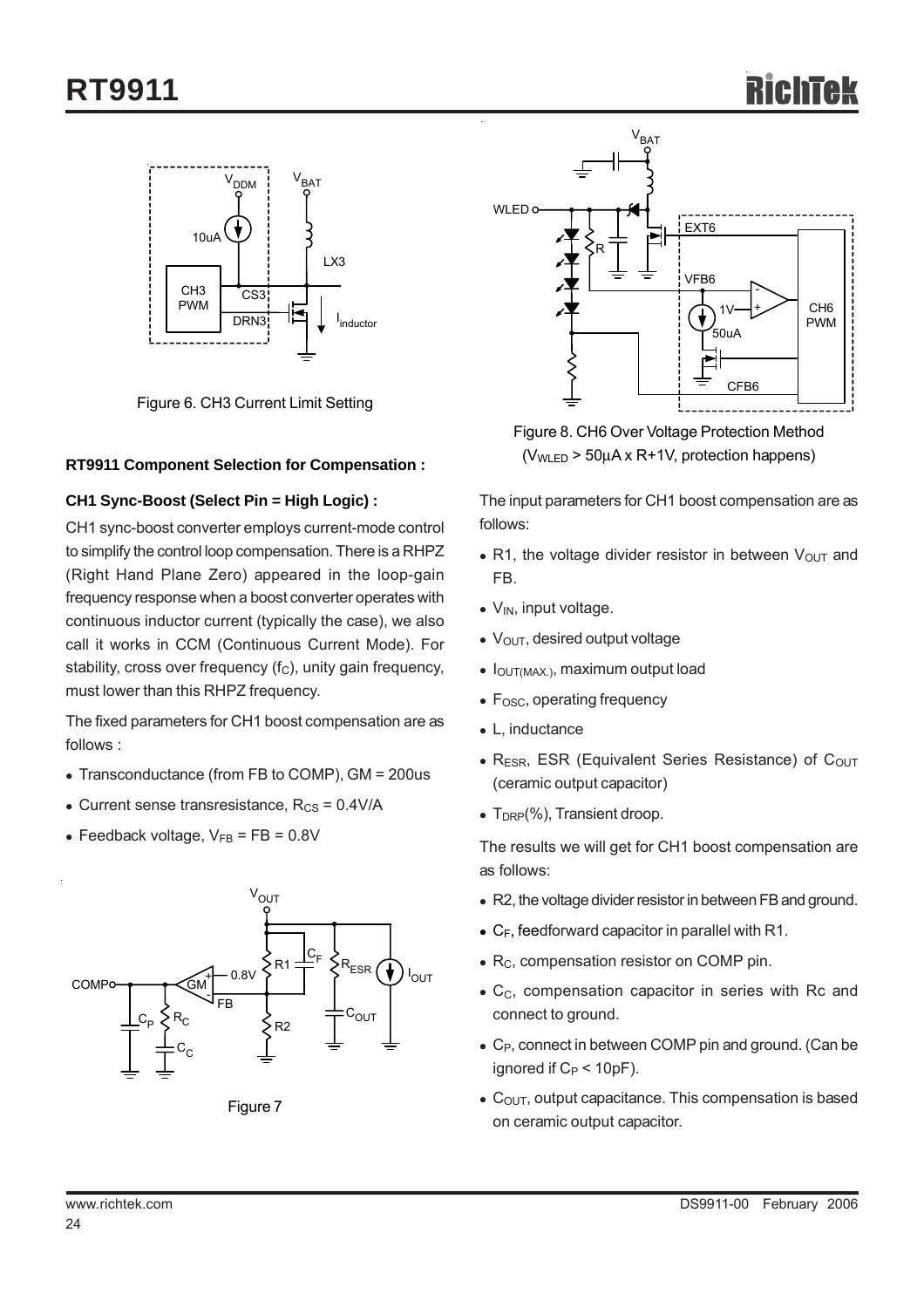The major steps for getting above results :

1. R2 = R1 x 
$$
\left(\frac{VFB}{(VOUT - VFB)}\right)
$$

2. Find RHPZ(Right Hand Plan Zero) location.

RHPZ(Boost) = RLOAD x 
$$
\frac{(1-D)^2}{2\pi L}
$$
, Where  
RLOAD =  $\frac{VOUT}{IOUT(MAX)}$ , D = Duty Cycle = 1 -  $\frac{VIN}{VOUT}$ 

3. Set  $f_C$  (cross over frequency) sufficiently below RHPZ.

For example: 
$$
f_C = RHPZ/6
$$
  
4. Get  $CC = \left(\frac{RLOAD}{Rcs}\right) x \frac{GM}{2\pi fc} x \frac{VFB}{VOUT} x (1-D)$ 

5. Select Rc based on the allowed transient droop.

$$
R_C = dl \times (\frac{1}{(1-D)}) \times \frac{R_{CS}}{GM \times dV_{FB}}
$$
  
, where dl = transient step, dV<sub>FB</sub> = T<sub>DRP</sub>(%) x V<sub>FB</sub>

- 6. Get  $\text{Cour} = \frac{\text{RMA}}{\text{RLAD}}$  $\text{Cout} = \frac{\text{Rc} \times \text{Cc}}{\text{R} \text{LOAD}}$
- 7. Find ffz, zero and ffp, pole ratio of voltage divider with  $C_F$ .
	- FB OUT V V  $\text{ratio} = \frac{\text{ffz}}{\text{ffp}} =$
- 8. Get C<sub>F</sub> by placing ffp on f<sub>C</sub> and ffz therefore on  $\frac{0}{\sqrt{1}}$ .  $C_f = \frac{1}{2 \times \pi \times \text{ffz} \times \text{R1}}$ , where ffz =  $\frac{\text{fc}}{\text{ratio}}$  $f_{\rm C}$
- 9. Evaluate  $C_P$ .  $C_P$  is for canceling the zero from  $C_{OUT}$ (ceramic output capacitor).

$$
C_P = \text{Cour } \frac{\text{ResR}}{\text{Rc}}. C_P \text{ can be ignore if } C_P < 10pF.
$$

Example: Set R1 = 470kΩ,  $V_{IN}$  = 1.8V,  $V_{OUT}$  = 3.3V,

 $V_{FB} = 0.8V$ ,  $I_{OUT(MAX.)} = 0.5A$ ,  $f_{OSC} = 500kHz$ , L = 4.7uH,

 $R_{FSR}$  = 5m $\Omega$ , and half-load transient droop is 5%.

#### Results:

1. R2 = R1 
$$
\frac{VFB}{V_{OUT} - VFB}
$$
 = 470k  $\frac{0.8}{3.3 - 0.8}$  = 150k $\Omega$   
\n2. RHPZ(Boost) = RLOAD  $\frac{(1-D)^2}{2\pi L}$  = 66.3kHz, where  
\nRLOAD =  $\frac{VOUT}{IOUT(MAX)}$  = 6.6 $\Omega$ , (1-D) =  $\frac{VIN}{VOUT}$  = 0.54  
\n3. fc =  $\frac{RHPZ}{6}$  = 11kHz

$$
\underline{\mathsf{R}\text{LOAD}}_{\mathcal{C}}
$$

4. 
$$
Cc = \frac{\frac{\text{RLOAD}}{\text{Rcs}} \text{GM}}{2\pi\text{fc}} \times \left(\frac{\text{VFB}}{\text{Vout}}\right) \times (1-\text{D}) = 6.3\text{nF}.
$$

Choose 6.8nF.

Half-load transient means load from 0.25A to 0.5A transient. So, dI=0.5 − 0.25=0.25A

$$
dV_{FB} = T_{DRP}(\%) \times V_{FB} = 5\% \times 0.8 = 0.04V.
$$

Thus,

$$
5. \text{Rc} = \frac{d \left( \frac{1}{(1-D)} \right) \times \text{Rcs}}{\text{GM} \times \text{dVFB}} = 23 \text{k}\Omega
$$

$$
6. \text{COUT} = \frac{\text{Rc x Cc}}{\text{RLOAD}} = \frac{23k \times 6.8n}{6.6} = 22 \mu \text{F}.
$$

7 ratio = 
$$
\frac{ffp}{ffz} = \frac{V_{OUT}}{V_{FB}} = \frac{3.3}{0.8} = 4.1
$$

8. CF = 
$$
\frac{1}{2\pi \times \text{ffz} \times \text{R1}} = 126 \text{pF}, \text{where}
$$

$$
\text{ffz} = \frac{\text{fc}}{\text{ratio}} = \frac{11 \text{k}}{4.1} = 2.68 \text{kHz}
$$

Choose 
$$
C_F = 150pF
$$
  
9.  $CP = \frac{COUT \times RESR}{RC} = \frac{22pF \times 0.005}{23k} = 4.8pF$ ,

which is less than 10pF. So, It can be ignored.

### **CH1 Sync-Buck (Select Pin = Low Logic) and CH2 Sync-Buck :**

CH1 sync-buck (select pin=low logic) and CH2 sync-buck are converters employ current-mode control to simplify the control loop compensation. There is no RHPZ (Right Hand Plan Zero) in the buck topology but there is a high frequency pole f<sub>HP</sub> >=  $f_{\text{OSC}}/n$ . The  $f_{\text{C}}$  (cross over frequency) is chosen sufficient less than  $f_{HP}$ .

The fixed parameters for CH1 and CH2 buck compensation are as follows:

- $\bullet$  Transconductance (from FB to COMP), GM = 200us
- Current sense transresistance,  $R_{\text{cc}} = 0.3V/A$
- Feedback voltage,  $V_{FB} = FB = 0.8V$

The input parameters for CH1 and CH2 buck compensation are as follows:

• R1, the voltage divider resistor in between  $V_{\text{OUT}}$  and FB.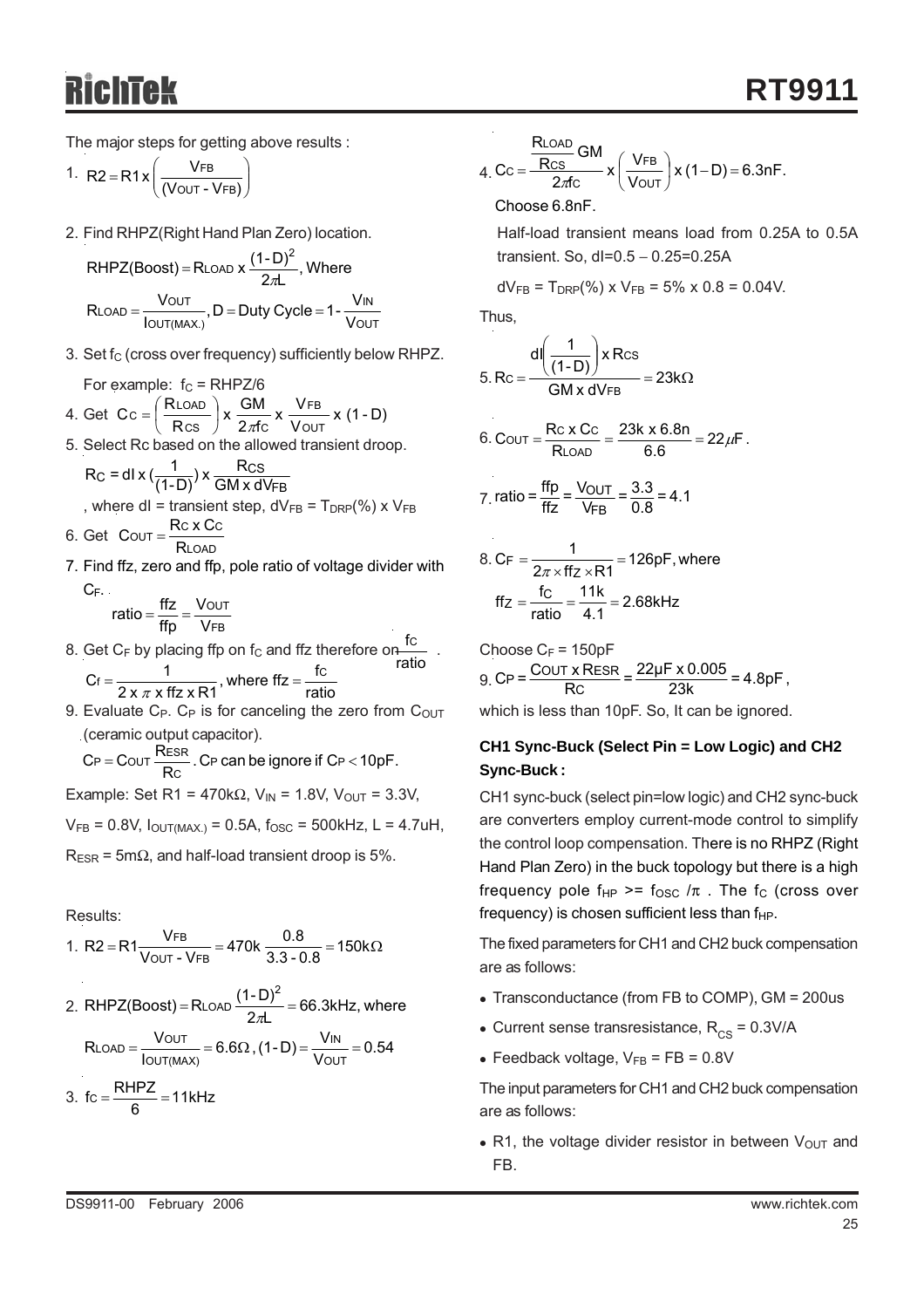- $\bullet$  V<sub>IN</sub>, input voltage.
- $\bullet$  V<sub>OUT</sub>, desired output voltage
- $\bullet$  I<sub>OUT(MAX.)</sub>, maximum output load
- $\bullet$  f<sub>OSC</sub>, operating frequency
- $\bullet$  L, inductance
- $\bullet$  R<sub>ESR</sub>, ESR (Equivalent Series Resistance) of C<sub>OUT</sub> (ceramic output capacitor)
- $\bullet$  T<sub>DRP</sub>(%), Transient droop.

The results we will get for CH1 boost compensation are as follows:

- R2, the voltage divider resistor in between FB and ground.
- $C_F$ , feedforward capacitor in parallel with R1.
- $\bullet$  R<sub>C</sub>, compensation resistor on COMP pin.
- $\bullet$  C<sub>C</sub>, compensation capacitor in series with R<sub>C</sub> and connect to ground
- C<sub>P</sub>, connect in between COMP pin and ground. (Can be ignored if  $C_P < 10pF$ )
- $\bullet$  C<sub>OUT</sub>, output capacitance. This compensation is based on ceramic output capacitor.

### The major steps for getting above results :

1.  $R2 = R1 \frac{R1}{V}$ FB  $R2 = R1 \frac{VFB}{VOUT - V}$ 

2. Set fc (cross over frequency) sufficiently below  $f_{\rm OSC}$ . For example : fc =  $\frac{\text{fHP}}{4}$ 

3. 
$$
Cc = \frac{R_{LOAD}}{Rcs} \times \frac{GM}{2\pi c} \times \frac{V_{FB}}{V_{OUT}}
$$

- 4. Rc =  $\frac{dI x Rcs}{GM x dVFB}$ , where dI = transient step,  $dV$ FB =  $T$ DRP $(\%)$  x  $V$ FB
- 5. Get Cout =  $\frac{180 \times 10}{R_{\text{LOAD}}}$  $\text{Get}$  Cout =  $\frac{\text{Rc} \times \text{Cc}}{\text{Rtoad}}$
- 6. Find ffz, zero and ffp, pole ratio of voltage divider with CF.

$$
ratio = \frac{ftp}{ffz} = \frac{V_{OUT}}{V_{FB}}
$$

7. Get C<sub>F</sub> by placing ffp on f<sub>C</sub> and ffz therefore on  $\frac{10}{10}$ . ratio fC  $C_F = \frac{1}{2\pi \times ff_Z \times R1}$ , where  $ff_Z = \frac{fc}{ratio}$ .

8. Evaluate  $C_P$ .  $C_P$  is for canceling the zero from  $C_{OUT}$ (ceramic output capacitor).

 $C_P = \frac{C_{OUT} \times R_{ESR}}{R_C}$ . CP can be ignore if CP < 10pF.  $P = \frac{C$ OUT X RESR . CP can be ignore if CP  $<$ 

Example: Set R1=470k $\Omega$ , V<sub>IN</sub> = 3V, V<sub>OUT</sub> = 1.8V,

 $V_{FB} = 0.8V$ ,  $I_{OUT(MAX.)} = 0.5A$ ,  $f_{OSC} = 500kHz$ ,  $L = 4.7uH$ ,

 $R<sub>FSR</sub>$  = 5m $\Omega$ , and half-load transient droop is 5%.

Results :

1. R2 = R1 x 
$$
\frac{V_{FB}}{V_{OUT} - V_{FB}} = 470k \times \frac{0.8}{1.8 - 0.8} = 376k\Omega
$$

$$
2. \text{ fc} = \frac{\text{fHP}}{4} = \frac{\text{fosc}}{4\pi} = 40 \text{kHz}
$$

3. 
$$
C_{C} = \frac{R_{LOAD}}{R_{CS}} \times \frac{GM}{2\pi c} \times \frac{V_{FB}}{V_{OUT}} = 4.25nF, where
$$

$$
R_{LOAD} = \frac{V_{OUT}}{I_{OUT(MAX.)}} = 3.6\Omega
$$

Choose 4.7nF.

Half-load transient means load from 0.25A to 0.5A transient. So, dI = 0.5 − 0.25=0.25A

 $dV_{FB} = T_{DRP}$ (%) x  $V_{FB} = 5%$  x 0.8 = 0.04V.

Thus,

4. 
$$
RC = dl \frac{Rcs}{GM \times dVFB} = 9.4k\Omega
$$
, choose  $10k\Omega$ .

5. 
$$
C_{\text{OUT}} = \frac{Rc \times Cc}{R_{\text{LOAD}}} = \frac{10k \times 3.9nF}{3.6} = 10.8 \,\mu F.
$$
 Choose  $10 \,\mu F.$ 

$$
6. \text{ ratio} = \frac{\text{ffp}}{\text{ffz}} = \frac{\text{Vour}}{\text{VFB}} = \frac{1.8}{0.8} = 2.25
$$

7. 
$$
C_F = \frac{1}{2\pi \times ff_Z \times R1} = 15.2pF
$$
, where  
  $ff_Z = \frac{fc}{ratio} = \frac{50k}{2.25} = 22.2kHz$ 

Choose  $C_F = 22pF$ 8.  $C_P = \frac{C_{OUT} \times R_{ESR}}{R_C} = \frac{10 \mu \times 0.005}{10k} = 5pF$ , which is less than 10pF. So, It can be ignored.  $\text{C}_{P} = \frac{\text{Cour x R}}{\text{Rc}}$  $P = \frac{C$ OUT X RESR  $= \frac{10 \mu \times 0.005}{1000} =$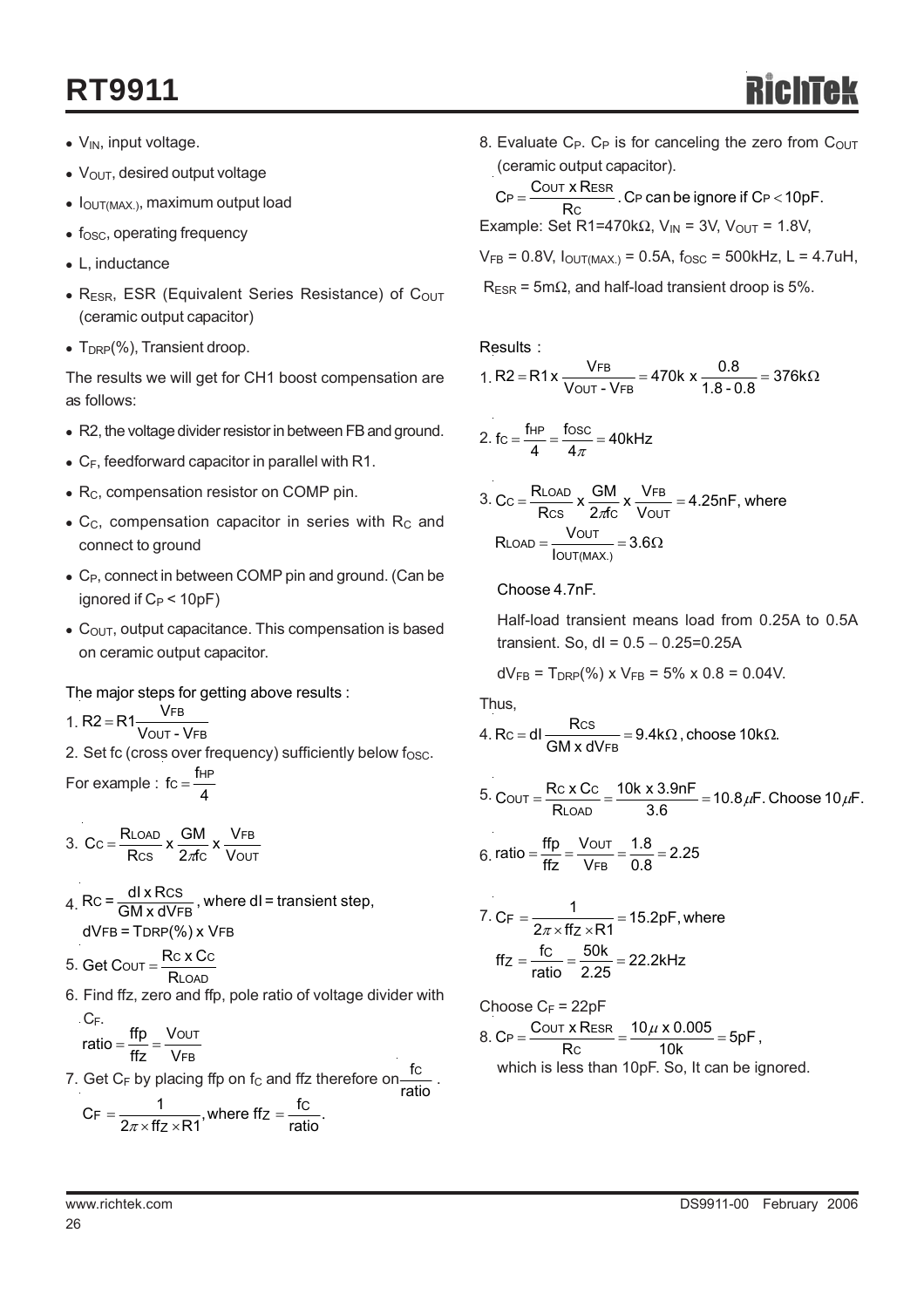#### **CH3 Syn Boost Controller with External MOSFET :**

CH3 boost controller driving external logic level MOSFET employs current-mode control to simplify the control loop compensation. There is a RHPZ (Right Hand Plan Zero) appeared in the loop-gain frequency response when a boost converter operates with continuous inductor current (typically the case), we also call it works in CCM (Continuous Current Mode). For stability, cross over frequency  $(f_C)$ , unity gain frequency, must lower than this RHPZ frequency.

The fixed parameters for CH3 boost compensation are as follows :

- $\bullet$  Transconductance (from FB to COMP), GM = 200us
- Feedback voltage,  $V_{FB}$  = FB = 0.8V

The input parameters for boost compensation are as follows :

- $R_{DS(ON)}$ , the NMOSFET  $R_{DS(ON)}$ , which is use to find transresistance,  $R_{CS}$ .
- R1, the voltage divider resistor in between  $V_{\text{OUT}}$  and FB.
- $\bullet$  V<sub>IN</sub>, input voltage.
- $\bullet$  V<sub>OUT</sub>, desired output voltage
- $\bullet$  I<sub>OUT(MAX.)</sub>, maximum output load
- $\bullet$  F<sub>OSC</sub>, operating frequency
- $\bullet$  L, inductance
- $\bullet$  R<sub>ESR</sub>, ESR (Equivalent Series Resistance) of C<sub>OUT</sub> (ceramic output capacitor)
- $\bullet$  T<sub>DRP</sub>(%), Transient droop.

The results we will get for boost compensation are as follows :

- $\bullet$  R<sub>CS</sub>, the transresistance of current sense.
- R2, the voltage divider resistor in between FB and ground.
- $\bullet$  C<sub>F</sub>, feedforward capacitor in parallel with R1.
- R<sub>C</sub>, compensation resistor on COMP pin.
- $\bullet$  C<sub>C</sub>, compensation capacitor in series with R<sub>C</sub> and connect to ground
- C<sub>P</sub>, connect in between COMP pin and ground. (Can be ignored if  $C_P < 10pF$ )

 $\bullet$  C<sub>OUT</sub>, output capacitance. This compensation is based on ceramic output capacitor.

The major steps for getting above results :

1.  $R_{CS} = 2 \times R_{DS(ON)}$ 

The rest of the steps are the same as sync-boost.

#### **CH4 Asyn-Boost Controller with External MOSFET**

CH4 is an asyn-boost controller driving external logic level N type MOSFET, which employs voltage mode control to regulate the output voltage. Compensation depends on designing the loading range working in discontinuous or continuous inductor current mode. (DCM or CCM).

#### **Asyn-Boost in DCM :**

We call it DCM because inductor current falls to zero on each switch cycle. The benefit of designing in DCM is the simple loop compensation, which has no RHPZ (Right Hand Plan Zero) and conjugate double pole in the frequency domain to worry about, but has a single load pole instead. However, the output ripple and efficiency are worse than in CCM (Continuous Inductor Current). If the loading is around tens of mA, it is not bad to design in DCM with less impact on the output ripple and efficiency, but gain more easy to stabilize the control loop.

The fixed parameters for CH4 asyn-boost in DCM compensation are as follows:

- Transconductance (from FB to COMP), GM = 200us.
- Internal voltage ramp to decide duty cycle,  $V_P = 1V$ .
- Feedback voltage,  $V_{FB}$  = FB = 1V



Figure 9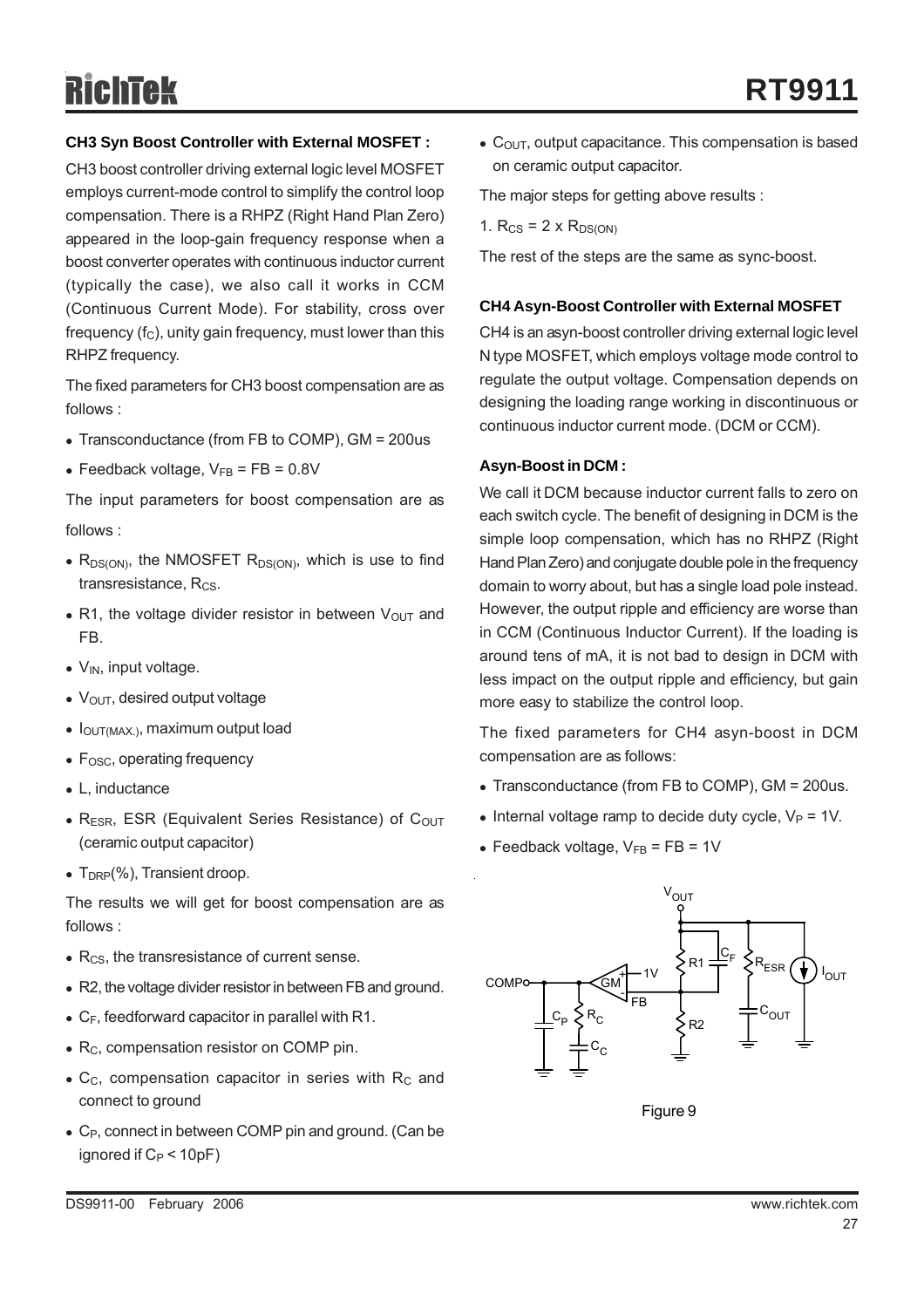The input parameters for CH4 asyn-boost in DCM compensation are as follows :

- R1, the voltage divider resistor in between  $V_{\text{OUT}}$  and FB.
- $\bullet$  V<sub>IN</sub>, input voltage.
- $\bullet$  V<sub>OUT</sub>, desired output voltage
- $\bullet$  I<sub>OUT(MAX.)</sub>, maximum output load
- $\bullet$  f<sub>OSC</sub>, operating frequency
- $\bullet$  L, inductance
- $\bullet$  C<sub>OUT</sub>, output capacitance. This compensation is based on ceramic output capacitor.
- $\bullet$  R<sub>ESR</sub>, ESR (Equivalent Series Resistance) of C<sub>OUT</sub> (ceramic output capacitor)

The results we will get for CH4 asyn-boost in DCM compensation are as follows :

- R2, the voltage divider resistor in between FB and ground.
- $\bullet$  C<sub>F</sub>, feedforward capacitor in parallel with R1.
- $\bullet$  R<sub>C</sub>, compensation resistor on COMP pin.
- $\bullet$  C<sub>C</sub>, compensation capacitor in series with R<sub>C</sub> and connect to ground
- $\bullet$  C<sub>P</sub>, connect in between COMP pin and ground. (Can be ignored if  $C_P < 10pF$ )

The major steps for getting above results :

1.  $R2 = R1x \frac{18}{VQUT - VFB}$ FB  $R2 = R1x \frac{VFB}{VOUT - V}$ 

2. Select suitable inductor to ensure  $I_{\text{OUT(MIN.)}}$  works in DCM, which is let inductor current falls to zero on each switch cycle.

IN  $L < \frac{V_{IN} \times D \times (1-D)}{2 \times I_{OUT(MAX.)} \times f_{OS}}$ 

3. Set  $f_C$  sufficient below  $f_{\rm OSC}$ . OUT(MAX.) **X †**OSC

For example: fc =  $\frac{\text{fosc}}{10}$  or lower

4. Find the load pole : fLP =  $\frac{2 \times M - 1}{2\pi \times (M - 1) \times R_{\text{LOAD}} \times \text{Cour}}$ , where  $M = \frac{V_{\text{OUT}}}{V_{\text{IN}}}$ , RLOAD =  $\frac{V_{\text{OUT}}}{V_{\text{OUT(MAX)}}}$ . OUT LOAD IN  $=\frac{VOUT}{V}$ , RLOAD =

5. Get Rc = 
$$
\frac{\frac{fc}{f_{LP}} \times V_P}{GM \times G_{dod}}
$$
, where G<sub>dod</sub> = 2 x  $\frac{V_{OUT}}{D} \times \frac{M-1}{2 \times M-1}$ ,

which is duty to  $V_{\text{OUT}}$  transfer function. D = duty cycle = 1 -  $\frac{V_{IN}}{V}$ 

= duty cycle = 
$$
1 - \frac{V}{V}
$$

6.  $\textsf{Get CC} = \textsf{COUT X} \, \frac{\textsf{RLOA}}{\textsf{RCI}}$  $C =$  Cout  $X \frac{RLOAD}{R}$ 

by letting comp zero = load pole.

7. Find ffz, zero and ffp, pole ratio of voltage divider with CF.

$$
ratio = \frac{ftp}{ffz} = \frac{V_{OUT}}{V_{FB}}
$$

8. Get C<sub>F</sub> by placing ffp on f<sub>C</sub> and ffz therefore on  $\frac{1}{2}$ . ratio fC

$$
C_F = \frac{1}{2\pi \times ff_Z \times R1}
$$
, where  $ff_Z = \frac{fc}{ratio}$ .

9. Evaluate  $C_P$ .  $C_P$  is for canceling the zero from  $C_{OUT}$ (ceramic output capacitor).

$$
C_P = \text{Cour x } \frac{\text{ResR}}{\text{Rc}}. \text{ C.P can be ignore if } C_P < 10 \text{pF}.
$$

### **Asyn-boost in CCM :**

We call it CCM because inductor current is always continuous in operation. The benefit of designing in CCM is lower  $V_{\text{OUT}}$  and inductor current ripple and higher efficiency from the lower coil loss, but with the expense of larger inductor size and cost and the control loop comes with a RHPZ (Right Hand Plan Zero) and a conjugate double pole in the frequency domain to worry about.

The fixed parameters for CH4 asyn-boost in CCM compensation are as follows :

- Transconductance (from FB to COMP), GM = 200us
- Internal voltage ramp to decide duty cycle,  $V_P = 1V$
- Feedback voltage,  $V_{FB}$  = FB = 1V

The input parameters for CH4 asyn-boost in CCM compensation are as follows:

- R1, the voltage divider resistor in between  $V_{\text{OUT}}$  and FB.
- $\bullet$  V<sub>IN</sub>, input voltage.
- $\bullet$  V<sub>OUT</sub>, desired output voltage
- $\bullet$   $I_{\text{OUT}(MAX.)}$ , maximum output load
- $\bullet$   $I_{\text{OUT(MIN.)}}$ , minimum output laod
- $\bullet$  f<sub>OSC</sub>, operating frequency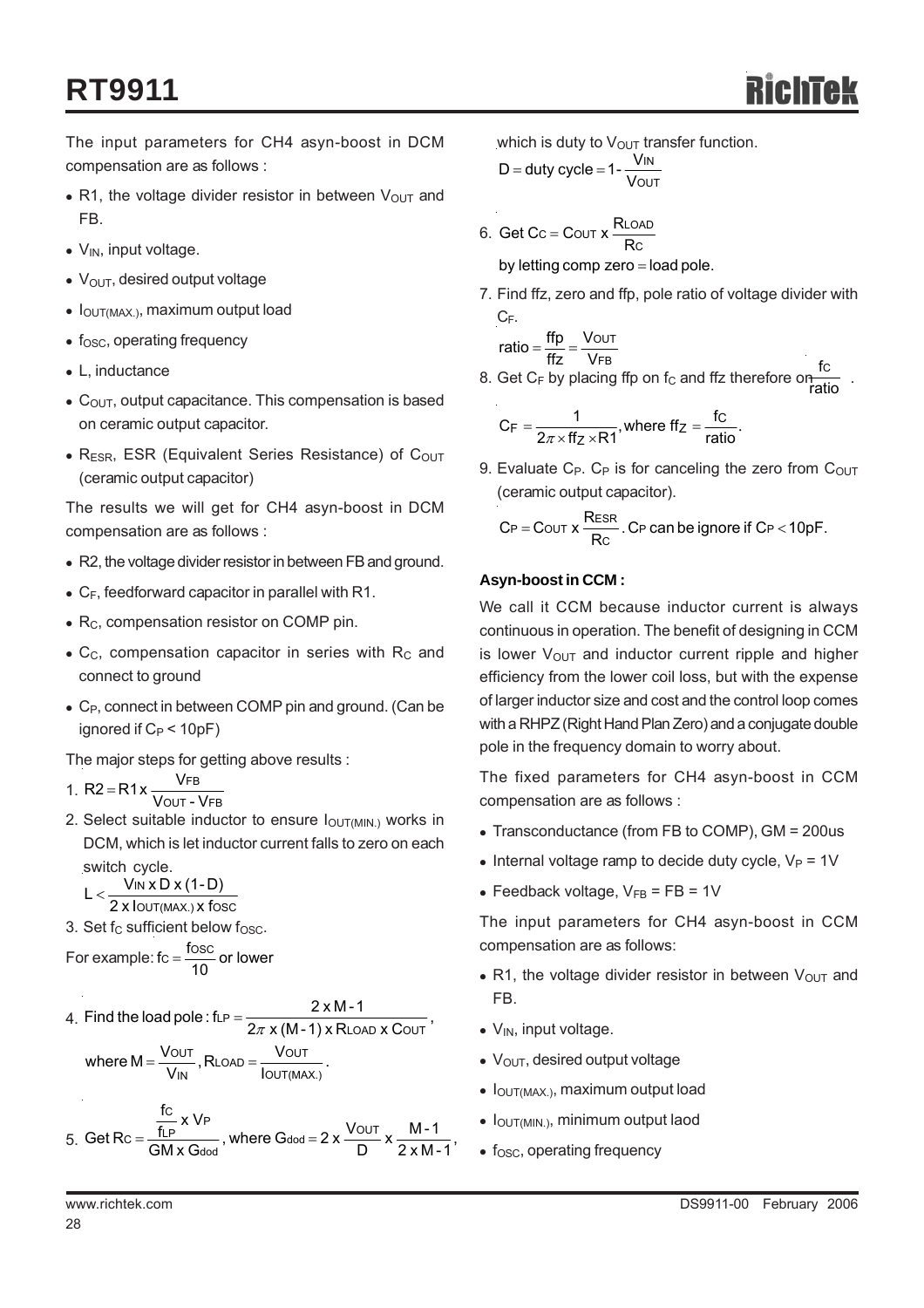- $\bullet$  L, inductance
- $\bullet$  C<sub>OUT</sub>, output capacitance. This compensation is based on ceramic output capacitor.
- $R_{ESR}$ , ESR (Equivalent Series Resistance) of  $C_{OUT}$ (ceramic output capacitor)

The results we will get for CH4 asyn-boost in CCM compensation are as follows:

- R2, the voltage divider resistor in between FB and ground.
- $\bullet$  C<sub>F</sub>, feedforward capacitor in parallel with R1.
- R<sub>C</sub>, compensation resistor on COMP pin.
- $\bullet$  C<sub>C</sub>, compensation capacitor in series with R<sub>C</sub> and connect to ground
- C<sub>P</sub>, connect in between COMP pin and ground. (Can be ignored if  $C_P < 10pF$ )

The major steps for getting above results :

- 1.  $R2 = R1x \frac{P}{VQUT VFB}$ FB  $R2 = R1x \frac{VFB}{VOUT - V}$
- 2. Select suitable inductor to ensure  $I_{\text{OUT(MIN)}}$  works in CCM,

IN  $L > \frac{V_{IN} \times D \times (1-D)}{2 \times I_{OUT(MIN.)} \times f_{OS}}$ 

OUT(MIN.) **X †**OSC

3. Find RHPZ(Right Hand Plan Zero) location.

RHPZ(Boost) = RLOAD 
$$
\frac{(1-D)^2}{2\pi}
$$
, where  
Your = R<sub>1</sub> between the A

$$
R_{LOAD} = \frac{V_{OUT}}{I_{OUT(MAX)}}, D = duty cycle = 1 - \frac{V_{IN}}{V_{OUT}}
$$

- 4. Set f<sub>C</sub> (cross over frequency) sufficiently below RHPZ.
- For example : fc =  $\frac{\text{RHPZ}}{2}$  or lower.
- 5. 6 Find the load pole : f<sub>LP</sub> =  $\frac{2 \times M - 1}{2\pi \times (M - 1) \times R_{\text{LOAD}} \times \text{Cour}}$ ,

IN

where 
$$
M = \frac{V_{OUT}}{V_{IN}}
$$
,  $R_{LOAD} = \frac{V_{OUT}}{I_{OUT(MAX.)}}$ .

$$
6. \text{ Get RC} = \frac{\frac{\text{fc}}{\text{fLP}} \times \text{V}_{\text{P}}}{\text{GM} \times \text{G}_{\text{doc}}}, \text{ where } \text{G}_{\text{doc}} = \frac{\text{V}_{\text{IN}}}{(1-\text{D})^2}
$$

which is duty to  $V_{\text{OUT}}$  transfer function.

D = duty cycle = 
$$
1 - \frac{V_{IN}}{V}
$$

D = duty cycle = 
$$
1 - \frac{V_{\text{OUT}}}{V_{\text{OUT}}}
$$
.  
7. Find  $f_{\text{cdp}} = \frac{1 - D}{2\pi \times (LC)^2}$ ,  
which is the conjugate double pole from LC filter.

8. 
$$
Cc = \frac{1}{2\pi x f_{\text{cdp}} x Rc}
$$
 to cancel one of the double pole.

9. Find  $C_f$  by placing its zero on  $f_{\text{cdp}}$  to cancel another double pole.

$$
C_F = \frac{1}{2\pi \times f_{\text{cdp}} \times R1}.
$$

10. Evaluate  $C_P$ .  $C_P$  is for canceling the zero from  $C_{OUT}$ (ceramic output capacitor).

$$
C_P = \text{Cour x } \frac{\text{ResR}}{\text{Rc}}. \text{ C.P can be ignore if } C_P < 10pF.
$$

#### **CH5 Asyn-Inverter Controller with External MOSFET**

CH5 is an asyn-inverter controller driving external logic level P type MOSFET, which employs voltage mode control to regulate the output voltage. Compensation depends on designing the loading range working in discontinuous or continuous inductor current mode. (DCM or CCM).

#### **Asyn-Inverter in DCM :**

We call it DCM because inductor current falls to zero on each switch cycle. The benefit of designing in DCM is the simple loop compensation, which has no RHPZ (Right Hand Plan Zero) and conjugate double pole in the frequency domain to worry about, but has a single load pole instead. However, the output ripple and efficiency are worse than in CCM (Continuous Inductor Current). If the loading is around tens of mA, it is not bad to design in DCM with less impact on the output ripple and efficiency, but gain more easy to stabilize the control loop.

The fixed parameters for CH5 asyn-inverter in DCM compensation are as follows:

- $\bullet$  Transconductance (from FB to COMP), GM = 200us
- Internal voltage ramp to decide duty cycle,  $V_P = 1V$
- $\bullet$  Feedback voltage,  $V_{FB}$  = FB = 0V
- Reference voltage,  $V_{REF} = 1V$

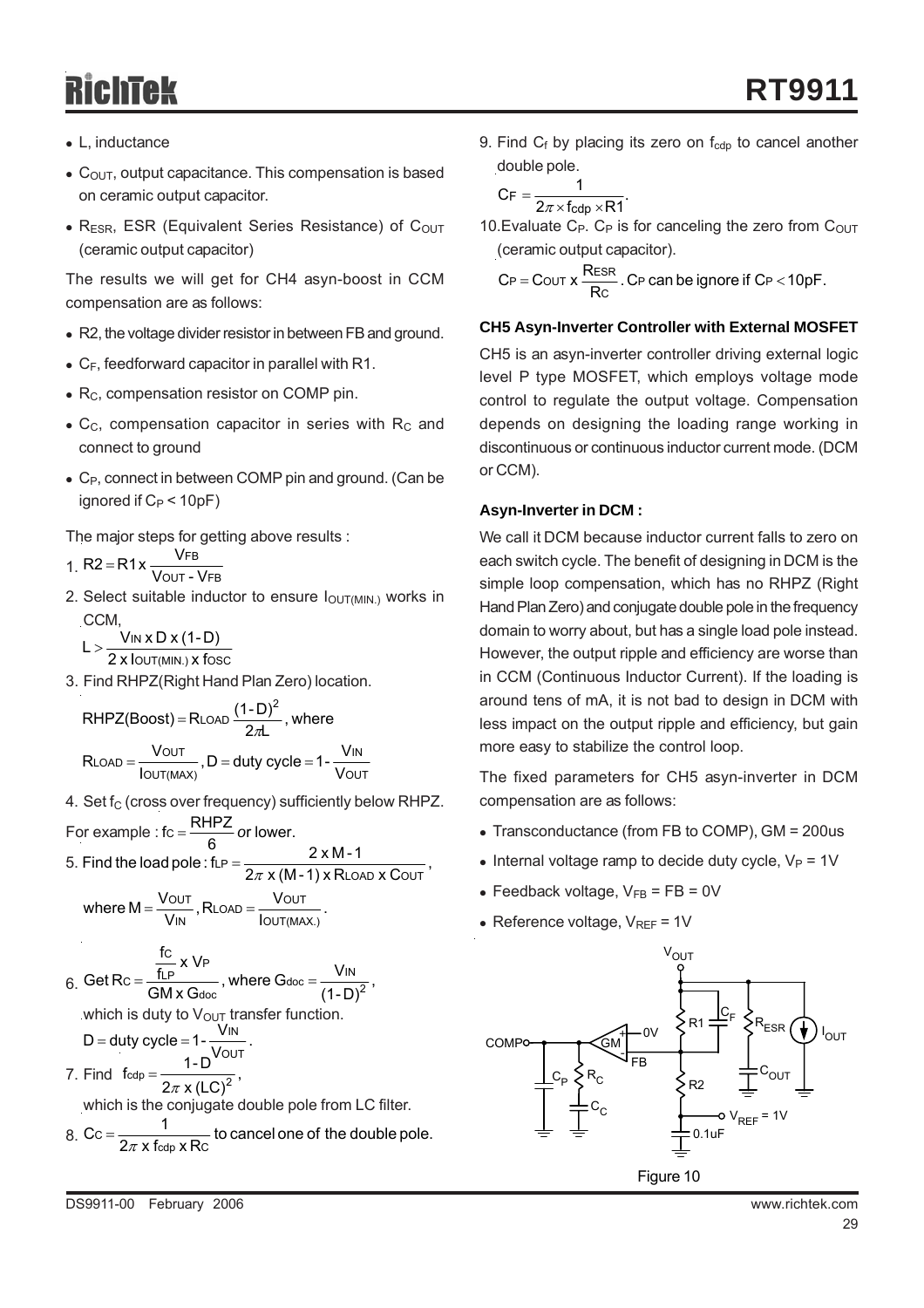The input parameters for CH5 asyn-inverter in DCM compensation are as follows :

- R1, the voltage divider resistor in between  $V_{\text{OUT}}$  and FB.
- $\bullet$  V<sub>IN</sub>, input voltage.
- $\bullet$  V<sub>OUT</sub>, desired output voltage
- $\bullet$  I<sub>OUT(MAX.)</sub>, maximum output load
- $\bullet$  f<sub>OSC</sub>, operating frequency
- $\bullet$  L, inductance
- $\bullet$  C<sub>OUT</sub>, output capacitance. This compensation is based on ceramic output capacitor.
- $\bullet$  R<sub>ESR</sub>, ESR (Equivalent Series Resistance) of C<sub>OUT</sub> (ceramic output capacitor)

The results we will get for CH5 asyn-inverter in DCM compensation are as follows :

- $\bullet$  R2, the voltage divider resistor in between FB and V<sub>REF</sub>.
- $\bullet$  C<sub>F</sub>, feedforward capacitor in parallel with R1.
- $\bullet$  R<sub>C</sub>, compensation resistor on COMP pin.
- $\bullet$  C<sub>C</sub>, compensation capacitor in series with R<sub>C</sub> and connect to ground
- $\bullet$  C<sub>P</sub>, connect in between COMP pin and ground. (Can be ignored if  $C_P < 10pF$ )

The major steps for getting above results :

1. R2 = R1 x 
$$
\frac{V_{REF} - V_{FB}}{V_{FB} - V_{OUT}}
$$
. If R1 = 1M $\Omega$  and V<sub>OUT</sub> = (-8)V  
then R2 = 1M x  $\frac{1-0}{0-(8)}$  = 125k $\Omega$ 

2. Select suitable inductor to ensure  $I_{\text{OUT}(MIN.)}$  works in DCM, which is let inductor current falls to zero on each switch cycle.

$$
L < \frac{V_{IN}x(1-D)}{2 \, x \, \text{IoUT}(\text{MAX.}) \, x \, \text{fosc}}
$$

3. Set  $f_C$  sufficient below  $f_{\rm OSC}$ 

For example: 4.  $\text{fc} = \frac{\text{fosc}}{10}$  or lower Find the load pole : fLP =  $\frac{2}{2\pi \times \text{R}_{\text{LOAD}} \times \text{C}_{\text{OUT}}},$ 

$$
2\pi \times \text{RLOAD} \times \text{COD}
$$
  
where RLOAD = 
$$
\frac{\text{VOUT}}{\text{COD}}.
$$

where RLOAD = 
$$
\frac{VU}{VUUT(MAX)}.
$$

5. Get 
$$
RC = \frac{\frac{fc}{fLP} \times VP}{GM \times G_{dod}}
$$
, where  $G_{dod} = \frac{V_{OUT}}{D}$ ,  
which is duty to Vout transfer function.  
 $D = duty cycle = \frac{abs(VOUT)}{V_{God}}$ .

= duty cycle = 
$$
\frac{d}{d} \frac{d}{d} \frac{d}{d} \left( \frac{d}{d} \frac{d}{d} \right).
$$

- 6. Get C $c =$  Cout x  $\frac{R_{LOP}}{R_{C}}$ by letting comp zero = load pole.  $C =$  Cout  $X \frac{RLOAD}{R}$
- 7. Find ffz, zero and ffp, pole ratio of voltage divider with  $C_F$ .

$$
ratio = \frac{ftp}{ffz} = \frac{abs(VOUT) + VREF}{VREF}
$$

- 8. Get  $C_F$  by placing ffp on  $f_C$  and ffz therefore on ratio fC  $C_F = \frac{1}{2\pi \times ff_Z \times R1}$ , where  $ff_Z = \frac{fc}{ratio}$ .
- 9. Evaluate  $C_P$ .  $C_P$  is for canceling the zero from  $C_{OUT}$ (ceramic output capacitor).

$$
C_P = \text{Cout } x \, \frac{\text{ResR}}{\text{Rc}}. \, C_P \, \text{can be ignore if } C_P < 10 \text{pF}.
$$

### **Asyn-Inverter in CCM :**

We call it CCM because inductor current is always continuous in operation. The benefit of designing in CCM is lower  $V_{\text{OUT}}$  and inductor current ripple and higher efficiency from the lower coil loss, but with the expense of larger inductor size and cost and the control loop comes with a RHPZ (Right Hand Plan Zero) and a conjugate double pole in the frequency domain to worry about.

The fixed parameters for CH5 asyn-inverter in CCM compensation are as follows :

- $\bullet$  Transconductance (from FB to COMP), GM = 200us
- Internal voltage ramp to decide duty cycle,  $V_P = 1V$
- Feedback voltage,  $V_{FB}$  = FB = 0V
- $\bullet$  Reference voltage, V<sub>REF</sub> = 1V

The input parameters for CH5 asyn-inverter in CCM compensation are as follows :

- $\bullet$  R1, the voltage divider resistor in between V<sub>OUT</sub> and FB.
- $\bullet$  V<sub>IN</sub>, input voltage.
- $\bullet$  V<sub>OUT</sub>, desired output voltage
- $\bullet$   $I_{\text{OUT}(MAX.)}$ , maximum output load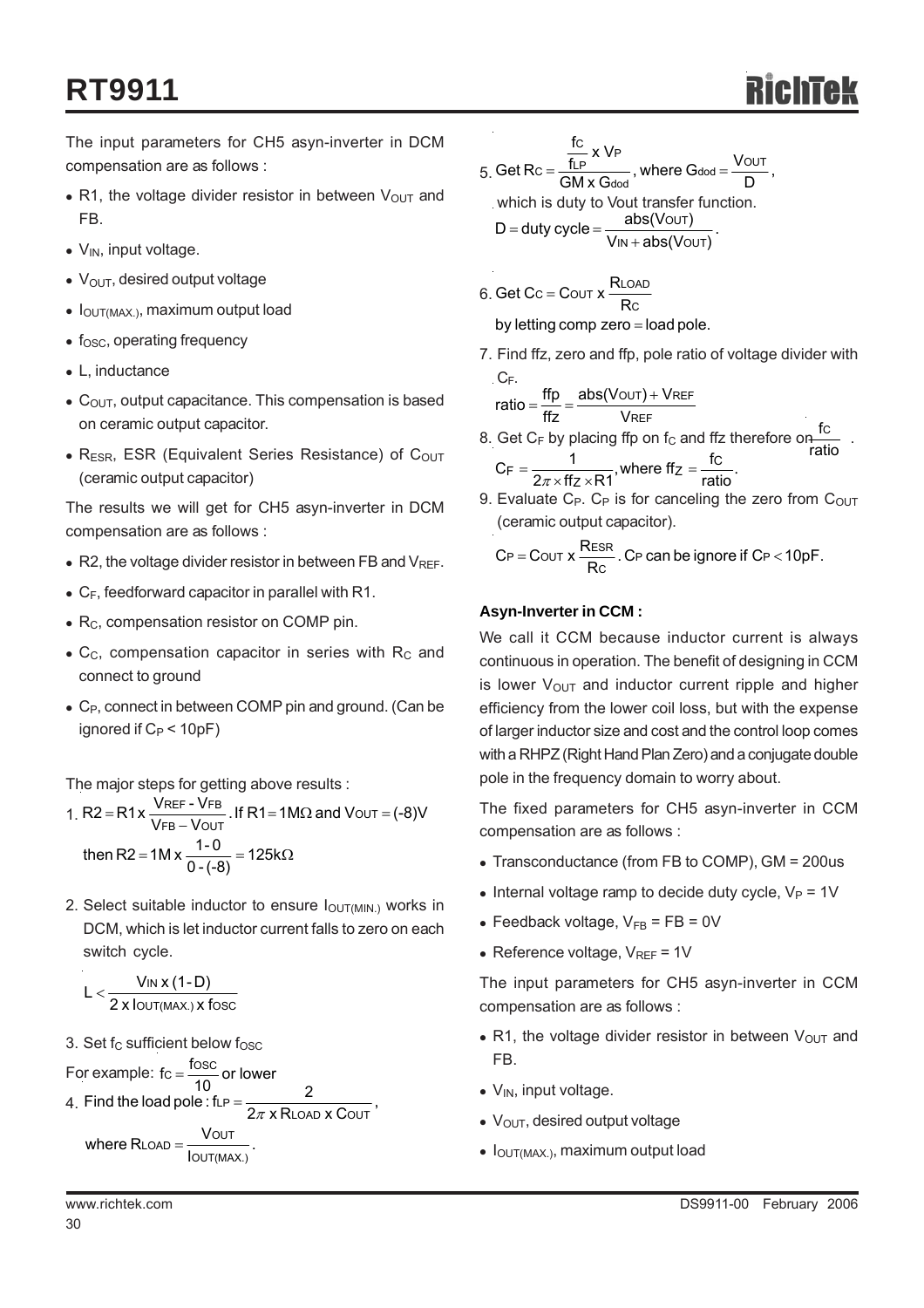- $\bullet$   $I_{\text{OUT(MIN.)}}$ , minimum output laod
- $\bullet$  f<sub>OSC</sub>, operating frequency
- $\bullet$  L, inductance
- $\bullet$  C<sub>OUT</sub>, output capacitance. This compensation is based on ceramic output capacitor.
- $R_{FSR}$ , ESR (Equivalent Series Resistance) of  $C_{OUT}$ (ceramic output capacitor)

The results we will get for CH5 asyn-inverter in CCM compensation are as follows :

- $\bullet$  R2, the voltage divider resistor in between FB and V<sub>REF</sub>.
- $\bullet$  C<sub>F</sub>, feedforward capacitor in parallel with R1.
- $\bullet$  R<sub>C</sub>, compensation resistor on COMP pin.
- $\bullet$  C<sub>C</sub>, compensation capacitor in series with R<sub>C</sub> and connect to ground
- C<sub>P</sub>, connect in between COMP pin and ground. (Can be ignored if  $C_P < 10pF$ )

The major steps for getting above results :

1. R2 = R1x 
$$
\frac{V_{REF} - V_{FB}}{V_{FB} - V_{OUT}}
$$
. If R1 = 1M $\Omega$  and V<sub>OUT</sub> = (-8)V  
then R2 = 1M x  $\frac{1-0}{0-(-8)}$  = 125k $\Omega$ 

2. Select suitable inductor to ensure  $I_{\text{OUT(MIN)}}$  works in CCM,

3. Find RHPZ(Right Hand Plan Zero) location. 4. Set f<sub>C</sub> (cross over frequency) sufficiently below RHPZ. For example: 5. 6. Get Rc =  $\frac{\overline{f_{LP}} \wedge V}{GM \times G_{doc}}$ , where  $G_{doc} = \frac{V_{IN}}{(1-D)^2}$ , OUT(MIN.) **X T**OSC IN  $L < \frac{V_{IN}x(1-D)}{2 \times I_{OUT(MIN.)}x}$  $R_{LOAD} = \frac{V_{OUT}}{I_{OUT(MAX)}}$ , D = duty cycle =  $\frac{abs(V_{OUT})}{V_{IN} + abs(V_{OUT})}$  $\frac{D}{2\pi}$ , where D (1- D)  $RHPZ(Boost) = R$ OUT OUT(MAX) LOAD =  $\frac{\text{VOUT}}{\text{IOUT}(MAX)}$ , D = duty cycle =  $\frac{a}{\text{VIN}+}$ 2  $=$  Rload  $\frac{U}{2\pi}$  $\mathsf{fc} = \frac{\mathsf{RHPZ}}{6}$  or lower where  $R_{LOAD} = \frac{abs(V_{OUT})}{low_{T(MAX.)}}$ . Find the load pole : fLP =  $\frac{2}{2\pi x \text{ R}_{\text{LOAD}} \times \text{C}_{\text{OUT}}},$  $\textsf{LOAD} = \frac{\textsf{ADS}(\textsf{VOUT})}{\textsf{LOAD}}$  $\frac{18}{f_{LP}}$  x V f Get Rc =  $\frac{f_{LP}f_{CP}}{GM \times G_{doc}}$ , where  $G_{doc} = \frac{V_{IN}}{(1-D)^2}$ — X VP<br>LP C  $C = \frac{ILP}{C}$ , where  $G_{doc} =$ 

which is duty to 
$$
V_{\text{OUT}}
$$
 transfer function.

\nOutput

\nDescription:

$$
D = \text{duty cycle} = \frac{abs(VOUT)}{VIN + abs(VOUT)} VOUT
$$

$$
\cdot \qquad \qquad 1
$$

7. Find 
$$
f_{\text{cdp}} = \frac{1 - D}{2\pi \times (LC)^2}
$$
,  
which is the conjugate double pole from LC filter.

- 8. Cc =  $\frac{1}{2\pi x \text{ f} \cos x \text{ Rc}}$  to cancel one of the double pole.
- 9. Find  $C_f$  by placing its zero on fcdp to cancel another double pole.

$$
C_F = \frac{1}{2\pi \times f_{\text{cdp}} \times R1}.
$$

10. Evaluate  $C_P$ .  $C_P$  is for canceling the zero from  $C_{OUT}$ (ceramic output capacitor).

$$
C_P = \text{Cout } x \frac{\text{ResR}}{\text{Rc}}. \text{ C_P can be ignore if } C_P < 10 \text{pF}.
$$

#### **PCB Layout Considerations**

- The feedback netwok should be very close to the FB pin.
- The compensation network should be very close to the COMP pin and avoid through VIA.
- For CH3 current sense, CS should be close to the drain site of external NMOS.
- Keep high current path as short as possible.